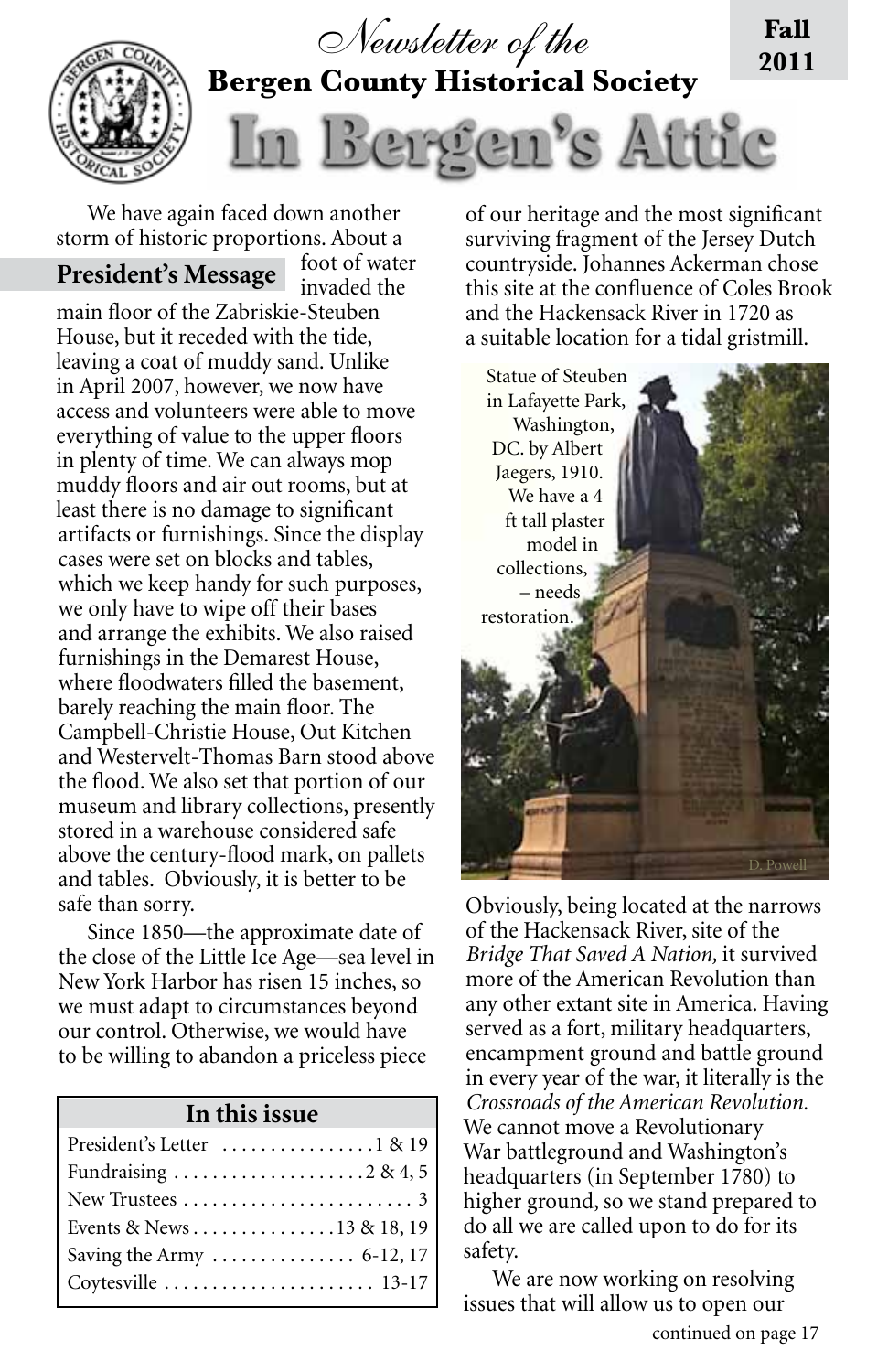

We thank ROOSEVELT SCHOOL, River Edge for their generous donation to the BCHS Museum & Library Building Fund!

Retiring teacher Anne Marchetti and her fourth grade class raised \$844 in 2 days! Their efforts, on our behalf, will resume in the fall. We are deeply grateful to all those who recognize the need and who meet the challenge of preserving our irreplaceable heritage!

Pictured here: Past BCHS President Kevin Wright with representatives from Anne Marchetti's fourth grade class.



We thank Outwater Milita for their generous donation of \$1,000 to the BCHS Museum & Library Building Fund!

Pictured here: Meredith Dansak, Michele Dansak, George Skic (Deputy Commander of Outwater's Militia) Mike Trepicchio, BCHS President accepting the check, Richard Dansak, Jim Smith and Caroline Dansak.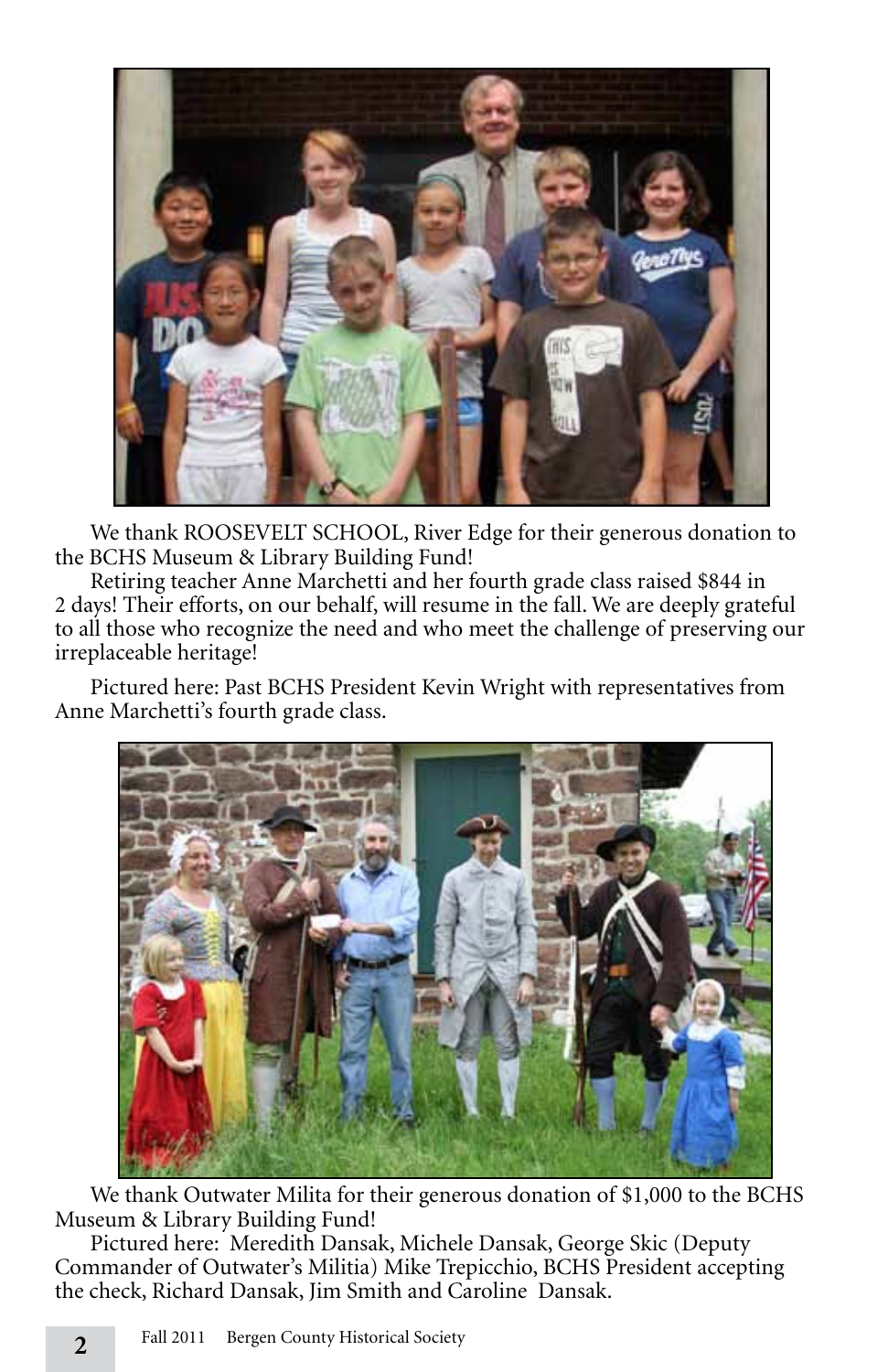### **Welcome new BCHS trustees Jim Smith, Scott Barone** and **Janet King.**



A resident of Ridgewood, **James M. Smith** has always had a passion for history and is excited to be joining the Board of Trustees. He attended The Catholic University of America, receiving a BA in History and continued his studies at St. Peter's College and is a State Certified Social Studies Teacher.

However, Mr. Smith's interest in history does not reside solely in the classroom. He is also an officer of Outwater's Militia, which is based on an actual unit that served in the Hackensack & New Bridge area during the Rev War. While other areas of the Colonies saw fighting through different periods, it was Bergen County and its militia that was on constant duty. We may know the names of George Washington and Anthony Wayne, but how much is known about John Outwater, Adam Boyd, John Fell, and Major Goetchius?

I am **Scott Barone** and I have been married to my wife Jodi for seventeen years. We have twin nine-year-old boys and live in Paramus. I am a Network Engineer for Verisk Analytics in Jersey City, NJ. I have always loved history for as long as I can remember. I especially enjoy the colonial period. For this reason I joined a living history group called the Third NJ Regiment, which is a member organization of a larger group called the Brigade of the American Revolution (aka BAR). We portray Continental soldiers and re-enact battles and events that happened between 1775 and 1783. I like to camp out at events with my kids, where they learn about history and get to stay a some pretty cool historic sites. I enjoy participating in all the wonderful BCHS events they hold throughout the year.

**Janet King** traces her interest in history to family road trips with stops to visit historic sites and read all of the "hysterical" markers along the way. Soon she was bringing along library books about territory they were passing through to paraphrase for her little brother (who ended up majoring in history). She also began compiling information for a family tree and dreamed about going West on a wagon train. Born in Denver and growing up in Los Angeles, Phoenix, Seattle and Cincinnati, she had a Western bent, but is happy to have ended up in Bergen County, where colonial and Revolutionary War days are also part of the picture.

Janet retired last year after teaching English and ESL for 40 years. She is happy to be part of BCHS.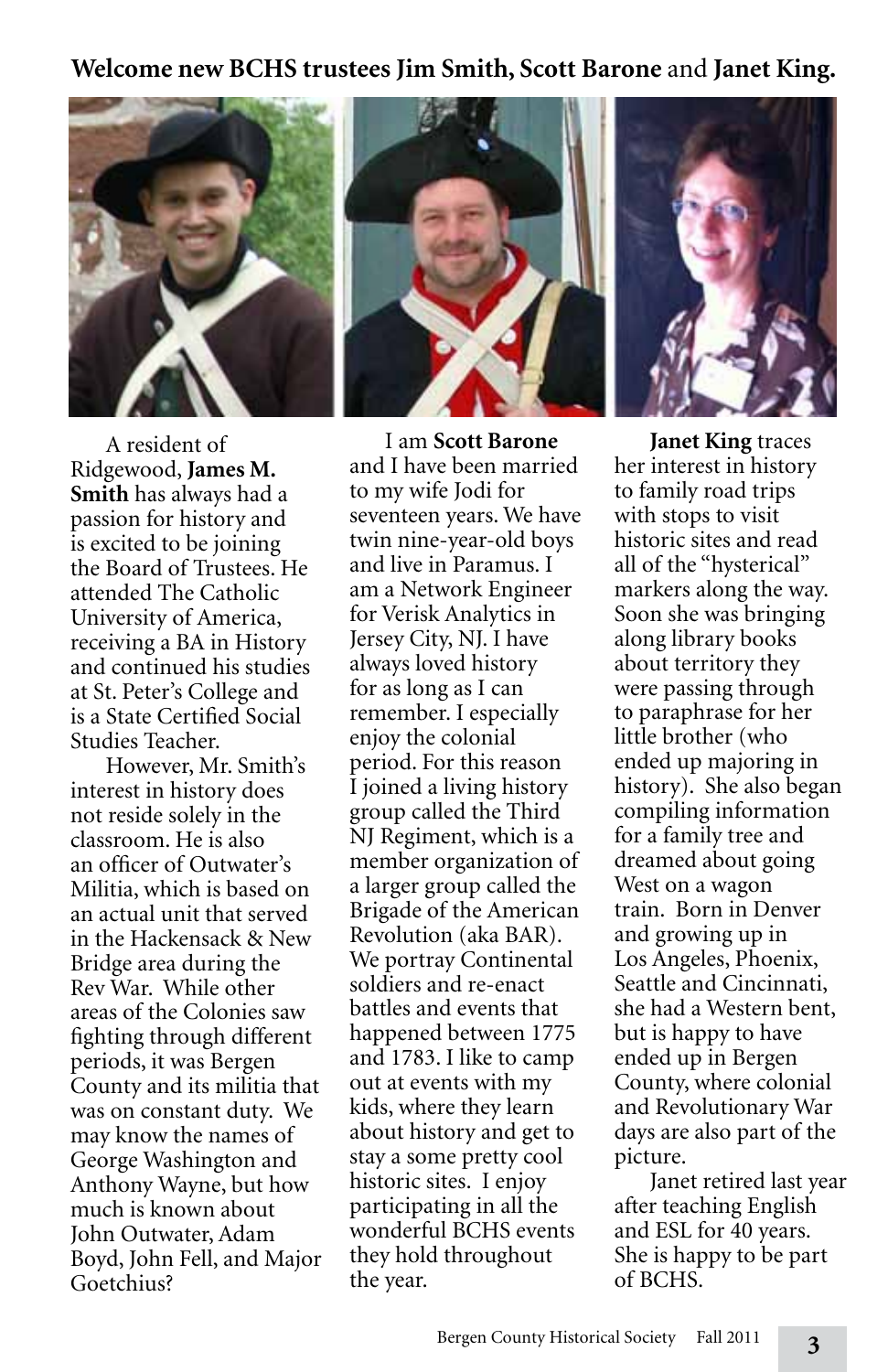# **Fundraising Efforts for BCHS Museum & Library**

## **DONATIONS: \$38,024 Updated 8/17/2011**

#### BENEFACTOR: \$1,000 to 4,999

Deborah Powell & Kevin Wright, River Edge Sgt. Walter Scott Brown American Legion, Post 226, River Edge Outwater Militia, New Jersey

Naomi Rothschild, Englewoood by Jennifer Rothschild Irene Stella, Closter by Jennifer Rothschild Bob & Eleanor Roth, Bergenfield

#### PATRON: \$500 to \$999

Carol Greene, Mahwah Klaus & Jerri Angermueller in memory of Willard & Marjorie Somers, Oakland

Roosevelt School, River Edge (lead by Anne Marchetti's Class) Mac Borg, Woodland Park

#### CIRCLE: \$100 to \$499

Firth Haring Fabend, Montclair, NJ Dennis and Nancy Buttacavoli, Hasbrouck Hts Thomas Jordan, Hackensack Kathleen Moran, Bogota Norwood American Legion Post 272, Norwood Clifford Zink, Princeton Al & Jeanne Dib, Hackensack Dee Ann Ipp, Teaneck Judith Kilcullen, Studio City, CA Dr. Joe and Annie Salvatore, Cape May, NJ (formerly of Alpine, NJ) Barbara Bosch, Hasbrouck Heights Martin and Eleanor Gruber, Ridgewood Martin and Norma Goetz, Teaneck Sgt. Walter Scott Brown Post 226 American Legion Post , River Edge Keith Brickman, Cary, NC

Michelle Novak, NYC Eleanor Roth, Bergenfield Bob Roth, Bergenfield Alex and Gail Dever, Bergenfield Rusty Relics Car Club, Paramus James Purcell, Norwood Jim Madden, Wood Ridge Maywood American Legion, Post No. 142 Tim & Noelle Beckemeyer, River Vale John & Nancy Locke, Woodcliff Lake Ed Purcell, Ramsey George Menditto, Hackensack James E. Purcell, Dumont Richard K. Purcell, Rochelle Park Joseph & Judy Sparacino, Middletown Courtney Powell, FL TOD DA Jan Pranger, Hinsdale, IL

#### DONOR: \$25 to \$99

Sandy Loft, Teaneck John Gidney, Bergenfield Wendy & Barry Salkin, River Edge Flo Muller, Ridgefield Park Ben Im, Fort Lee Bob and Jo Conger, Park Ridge

George Emma, Mahwah Judith Grace, Teaneck Dawn Langmaack, Fort Lee Marie Haisan, Tannerville, PA Dr. Steven Laifer, Cresskill

SOCIETY: \$5,000+ Be the first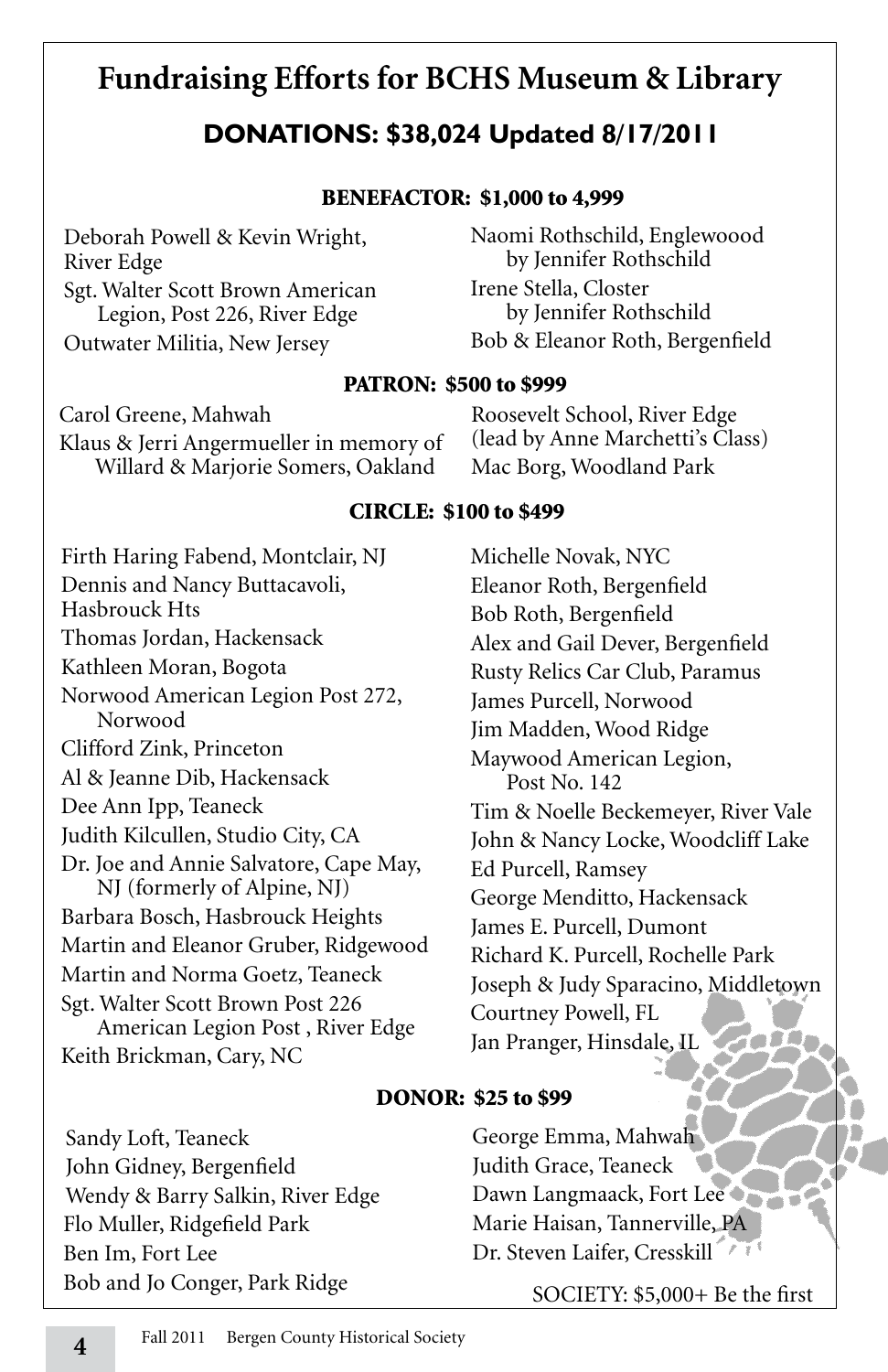# **Every donation counts Will you help?**

## PREVIOUS CAMPAIGN:

Calvin Coolidge School, Wyckoff Roosevelt School, (Mary Miller) River Edge Demarest Middle School (Miss Caitlin Carroll) Demarest Cliffside Park School 4 (Christie Giancola) Cliffside Park Gibbs Elementary School, New Milford Berkely Street Elementary (Patricia Aufiero) New Milford Country Road School, Demarest Luther Less Emerson (Gladys Grossman), Demarest Eleanor Roth, Bergenfield Mahwah Museum Society, Mahwah Eric Newman in honor of Albert and Jeanne Newman, Hackensack W. John Oddie, Teaneck Teresa Wright, Newton James Devine, Waldwick Carol Greene, Mahwah Martin and Eleanor Gruber, Ridgewood Todd Post, Arlington, VA Edward Schreyer, River Edge The Holland Society of NY & NJ Priscilla Stahl, CT Robert and Florence Jennes, Teaneck Mike Trepicchio, Teaneck Frederick P. Schmidt, Oradell Julia Van Haaften, NYC Barbara Marchant, Leonia Kevin Tremble, Tenafly James Mullins, VA



We thank Eleanor Roth and her son Bob for their longtime support!

Ramsey Historical Association Averil L. Genton,Woodridge George and Phebe Banta, Poughkeepsie, NY Stephen Flagg, M.D. of Hamden, CT Mark and Linda Stovall, Cresskill Judith VanBuskirk, Wayne, PA William and Judith Joyce, Paramus Albert and Jeanne Dib, Hackensack William Romaine, Irvington, NY Nicholas Voorhis, Jr, NM Stuart Schneider, Oradell Rose Harvey, Delhi, Ontario. Donations made in Memory of Albert (Gus) and Jeanne (Mann) Newman: YMCA of Greater Bergen County Kelly Family of Hackensack Dowd Family of Livingston Kwilos Famiy Friends and Colleagues of Lois (Maggie) Newman at NORC at the University of Chicago Lawrence Newman of Florida Bobek and Pierson Families of Hackensack Griffith Family of Hawthorne Grambone Family of Hawthorne Wallace Family of Sarnac Lake, NY Schoonmaker Family of Hackensack Donations were made in Memory of Gail Goldstein

Weinberg Family of Teaneck and others.

\$1,000 and up donation includes you on a commemorative plaque in the new building

If you think I missed including you here, please advise me by email for the next newsletter: contactbchs@bergencountyhistory.org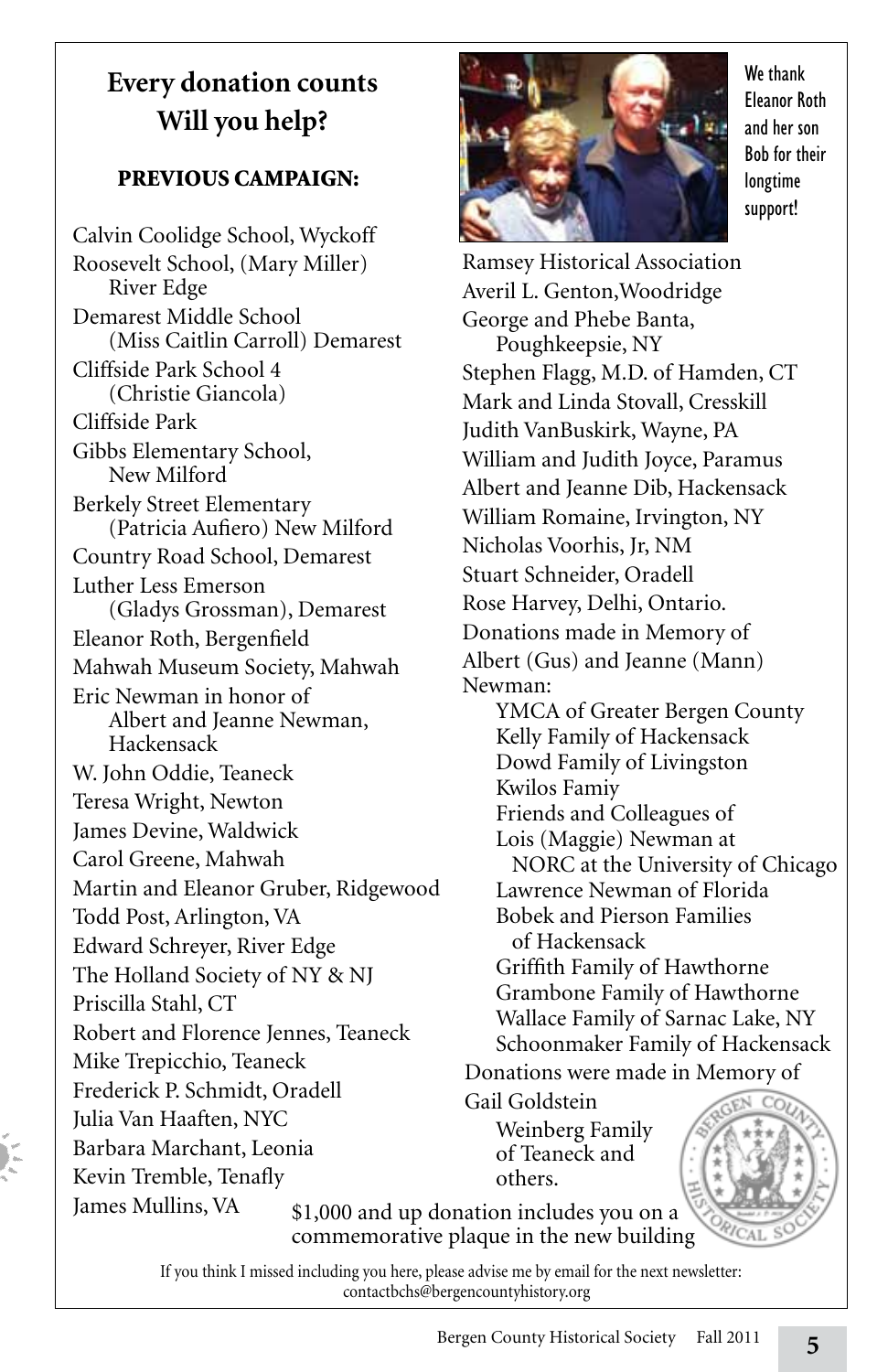## **The Means of Saving the Army The** *real* **person who warned the garrison of Fort Lee** *by Past BCHS President Todd Braisted*

Few things in Bergen County Revolutionary War History draw more debate than who it was that warned the garrison of Fort Lee that the British had crossed the Hudson and were on their way to attack them. Legend and lore have often been brought to the front as facts, often because the stories have been told so many times they have simply been accepted as such. This aspect of the story was indeed just one more controversy of the invasion, added to: Where did the British actually land? Who were the three guides for Cornwallis? And was the Kearney house really "Cornwallis' Headquarters?"

We are fortunate that historians such as John Spring and Eric Nelsen have stepped forward in our lifetime to examine the true facts of some of these events, often at the risk of heated arguments or worse. One of the reasons I have always respected the Bergen County Historical Society is its fundamental desire to seek, accept and support the truth of real history, even at the risk of not supporting popular legend. Perhaps the last legend unresolved from the invasion is that which is the subject of this article.

Fort Lee in November 1776 was a post with little future ahead of it. Often described as two distinct posts, Fort Lee and Fort Constitution (the former the redoubt located in what is now the town of Fort Lee; the latter the batteries along the cliffs where the historic park lies), this work acted in conjunction with Fort Washington, located on the opposite side of the Hudson, diagonally to the north. Ships sunk in the river would theoretically channel British warships into an area where the guns of both forts would prevent their advancing further up-river. The Royal Navy frigates *Phoenix* and *Roebuck* along with the



smaller *HMS Tartar*  sailed successfully through these defenses in October 1776, much

to the dismay of the garrisons in the forts. Further probes of the river proved equally fruitless in defending against, and in one instance at least was deadly for the defenders, as referenced in this newspaper account from Rhode Island:

*In discharging a Cannon at some of the Enemy's Ships, that were, on the 5th Instant, endeavouring to pass Fort Lee, at New-York, it missed Fire, when the brave (though very young) the intrepid, and the gallant, Capt. Hardy Peirce, of this Town, stepping nimbly before it, to give Orders, it, on a Sudden, went off, when he received the whole Charge in his Body, which put a Period to his Existance.* <sup>1</sup>

During the period of July through November, particularly during the last eight weeks or so, thousands of troops, Continentals, Flying Camp and Militia, either passed through the fort, built or defended it. At its height, over 3,600 officers and men occupied the works and environs of Fort Lee. 2 Some of the troops remained in garrison for an extended period, but most moved over to the New York side, either to garrison Fort Washington or join Washington's Army.

The fort and batteries were built upon the property of Mr. Peter Bourdet, who ran a ferry at the base of the Palisades. Although Bourdet was sympathetic to the Rebel cause, one of the ferry operators there certainly was not. Isaac Perkins of English Neighbourhood, who owned a pettiauger (a common Hudson River small vessel) to "ply" the ferry across the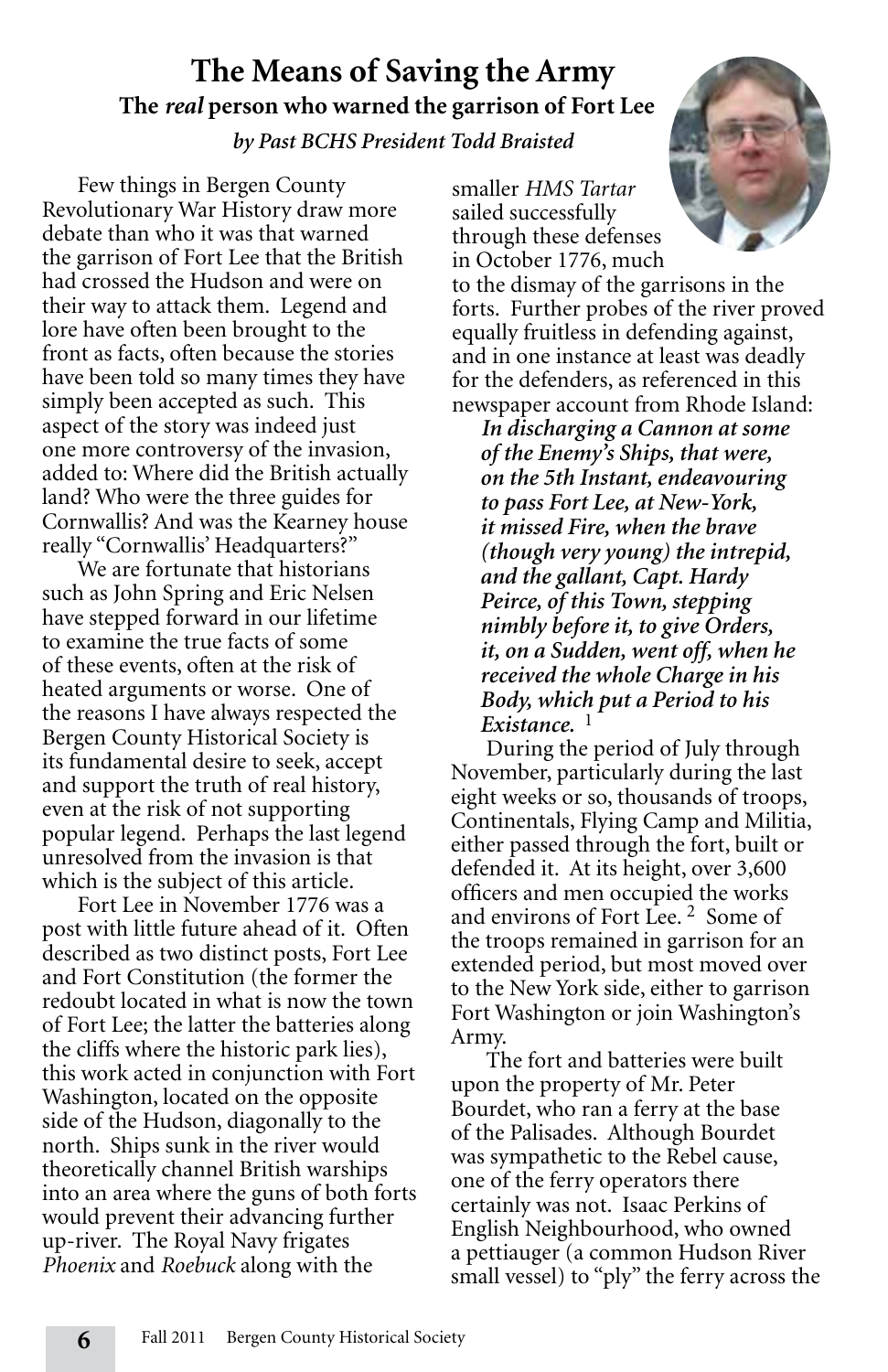river, would be one of Cornwallis' guides on his invasion. <sup>3</sup>

After the British victory at the Battle of White Plains on 28 October 1776, Washington led the bulk of his army across the Hudson and down to Bergen County to await the next moves of the British. Establishing his headquarters in Hackensack, he left Major General Nathanael Greene in charge of Fort Lee. Greene on 13 November 1776 had twelve regiments and one independent company under his command, with a total of about 3,500 officers and men present and fit for duty under his command. 4 It is at this point the strength of the garrison goes into flux, with regiments being detached and new regiments arriving on a daily basis. These troops were all Continental or state troops. While several Bergen County Militiamen stated they were in garrison at the post when Fort Washington was taken, none stated they were there when the British invaded New Jersey. Indeed, the last return of troops at Fort Lee that explicitly mentions the Bergen County Militia there was at the end of September. An examination of numerous pension applications shows these men were primarily involved in constructing the fort, which would correspond with the earlier time period.

The attack on Fort Washington, which occurred on 16 November 1776, was clearly an incident forever etched in the memory of not only those who took part in it, but those who witnessed it from across the river. Major General Greene had sent the better part of six regiments from Fort Lee across the river to aid Colonel Magaw in the defense of Fort Washington. Greene held back one man in five from each of the corps he sent over, most likely to tend to their camps and baggage, but it left him briefly with just over 500 privates at Fort Lee present and fit for duty. That ended within forty eight hours, as the regiments of Heard's NJ

Brigade and the Maryland Flying Camp joined the garrison, having crossed the river earlier with Washington. These corps probably swelled Greene's command to somewhere between 2,500-3,000 officers and men, to which could be added Colonel Ebenezer Williams' regiment of Connecticut Militia, which lay in the adjacent English Neighbourhood.

With his numbers increasing, Greene was about to compound his error of sending over 1,600 officers and men to certain

doom, by mustering more units to make the journey to cross the Hudson. Isaac Clinkenbeard, a soldier in Captain Andrew Hines' Company of the Maryland Flying Camp, had arrived in Fort Lee on 15 November 1776. He recalled the next morning, that of the attack, his regiment was formed "with the intention to cross over to fort Washington, but there we were met by General George Washington, who ordered that no more troops should cross over." 5 Lt. John Longstreth, also of Captain Hines' Company, recalled that he and his men "expected to cross the river early in the morning to assist at the Battle of Fort Washington, whilst taking a little Breakfast, an armed vessel

**Visit our website for events, articles and messageboard.** www.bergencountyhistory.org

Are you receiving BCHS email blasts? If not and would like to, please email me at: contactBCHS@bergencountyhistory.org — D. Powell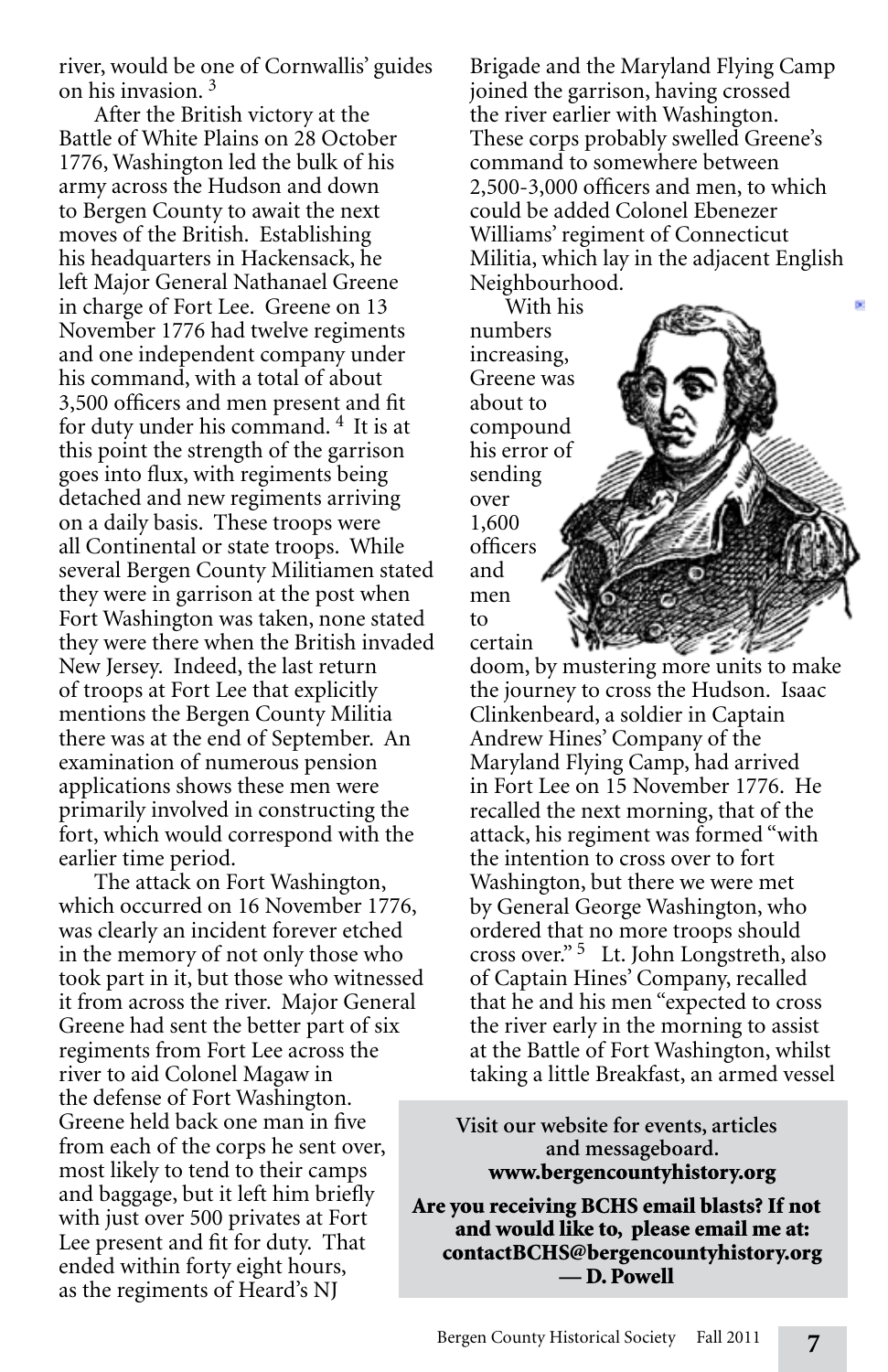came up the river, took command of the Ferry prevented our crossing; Fort Washington was taken that day in our view...<sup>56</sup> George Shall, a soldier in Colonel Michael Swope's Regiment of the Pennsylvania Flying Camp, recalled either the same incident, or a similar one happening the previous day. Swope's corps was one of those sent over to Fort Washington a few days earlier by Greene; Shall had been sent back on the 14th or 15th with a few other men to deliver dispatches. Shall recalled "The next day we were ordered to parade to cross the river, when Gen. Washington rode up & asked what we were paraded for, & being told it was for the purpose of crossing to the island, forbade it, & said he was sorry so many had already gone over for they would probably be lost. The next day was the battle & Capture of Fort Washington."<sup>7</sup> The incident described by Shall was probably the same as that related by Clinkenbeard and Longstreth, only altered by the passage of time.

Not all the troops at Fort Lee remained passive while Fort Washington was under attack. Thomas Jones, a soldier in the Maryland Flying Camp later noted "Ge[enera]l Bells regiment fired cannon and threw bombs across the North river at the British while they were attacking the Fort [Washington] – but the distance was too great for them to take Effect." 8 Daniel Parkison of Colonel Frederick Watts' battalion of the Pennsylvania Flying Camp "assisted in drawing up upon a Rock they called Fort Constitution two 36 Pounders, there was some small cannon and a bomb, I think the cannon were to annoy the British vessels on the North River; we used the 36s against the British when they marched against Fort Washington."<sup>9</sup>

For the troops at Fort Washington, the British and Hessian attack was very quick and in the end, unstoppable. Some, not wishing to surrender with the garrison made their way to the water's edge in an attempt to flee across the river. Amongst them was Pennsylvanian

George Owrey who later recalled his terrifying experience: "I was Stationed at Fort Washington under Colonel Magaw and when the Fort was Surrendered made my escape across the River to Fort Lee, in company with some others, where I joined again my own Regiment under Colonel Broadhead. As we crossed the Hudson River from Fort Washington the British fired upon us and one small cannon Shot passed through our Boat. Some of us Stuffed

our Clothes into the hole and others bailed the water with their Hats…"10 One young New Yorker and his family had already made the crossing. Benjamin Romaine, whose family would settle



in Bergen County and he himself take up arms for the United States, described their ordeal: "In or about the month of August 1776 my Father, mother and myself fled from this City to Fort Washington, a few miles above on the Hudson River. On the approach of the enemy, we crossed the Hudson to Fort Lee, on the opposite shore, while the cannon balls were flying over our heads, from Fort Lee, directed at the enemy's ships, which were endeavouring to ascend the river in aid of the storming Fort Washington."<sup>11</sup>

The refugees above described were not the only ones on the water that day. Nathanael Greene, along with Washington and other senior officers had been ferried over from Fort Lee the morning of the battle. Greene, feeling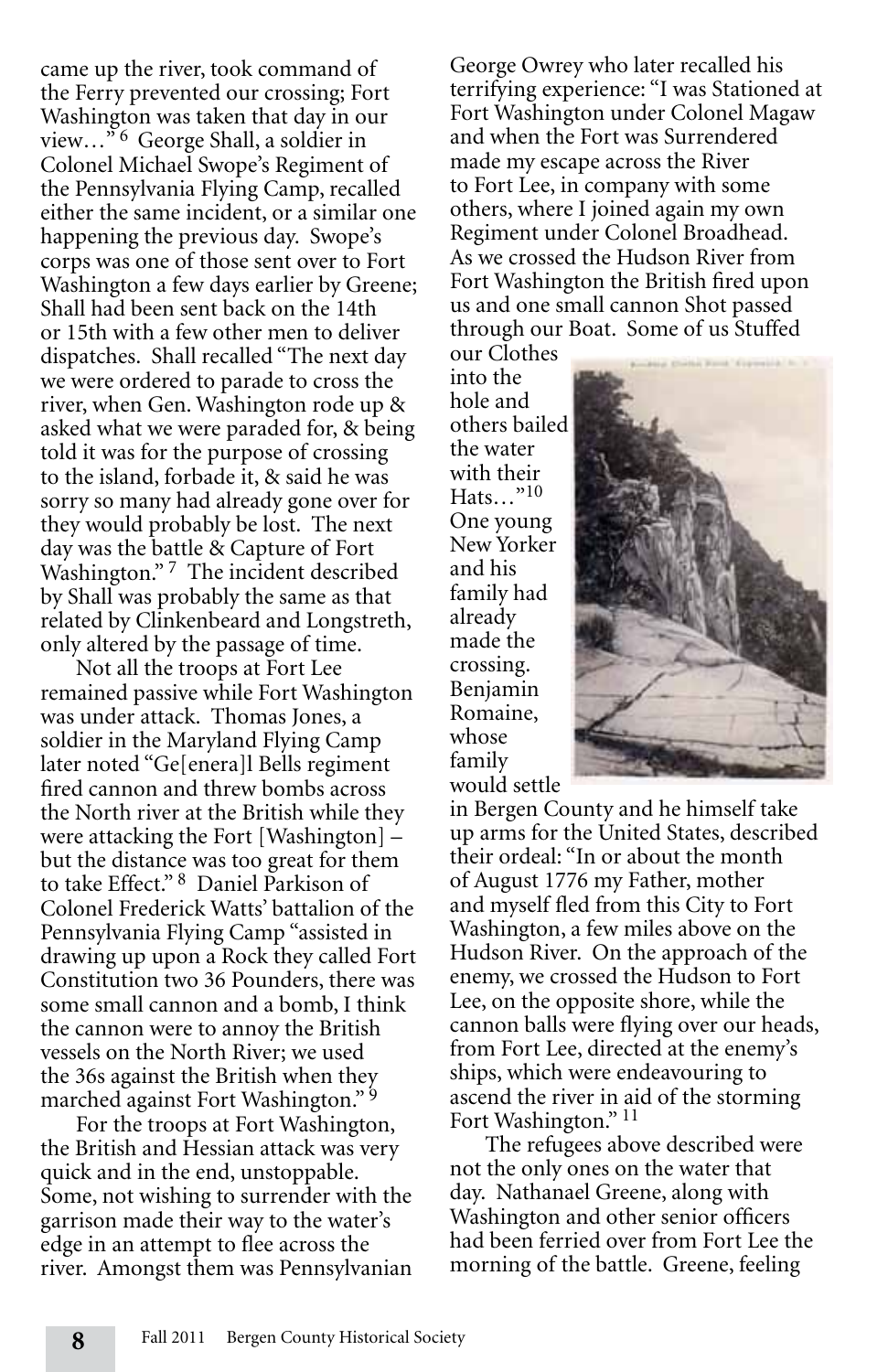"mad, vext, sick and sorry" the next day, described the harrowing details to Colonel Henry Knox of the Artillery:

Yesterday morning General Washington, General Putnam, General Mercer and myself went to the Island to determine what was best to be done – but Just at the instant we stept on board the Boat the Enemy made their appearance on the Hill where the Monday action was – and began a severe Cannonade with several field pieces – our Guards soon fled, the Enemy advanced up to the second line, this was done while we were crossing the River and geting upon the Hill. The Enemy made several marches to the right and to the left I suppose to reconnoiter the fortifications and lines. There we all stood in a very awkward situation, as the disposition was made and the Enemy advancing we durst not attempt to make any new disposition – indeed we saw nothing amiss. We all urged his Excellency to come off – I offered to stay, General Putnam did the same and so did General Mercer, but his Excellency thought it best for us all to come off together – which we did about half an hour before the Enemy surrounded the fort. The Enemy came up Harlam River and landed at Party at Head Quarters which was upon the back of our People in the lines, a disorderly retreat soon took place without much fireing the People retreated into the fort. On the north side of the fort there was a very heavy fire for a long while – and as they had the advantage of the ground – I apprehend the Enemies loss must be great. After the Troops retreated in the fort very few Guns was fired, the Enemy approached within

small arm fire of the lines and sent in a flagg – and the Garrison cappitulated in an hour.  $^{12}$ 

The Battle of Fort Washington had ended; the battle to take Fort Lee was about to begin.

With the loss of Fort Washington, there was little strategic need for Fort Lee, but neither was there apprehended a rapid need to abandon it. Washington had established his headquarters at Hackensack with part of his army<sup>13</sup>; an additional guard occupied New Bridge, carefully watching the comings and goings of the inhabitants. Bergen would become known by the Continental troops (and even the state's governor) as the "disaffected" county for the large number of Loyalist inhabitants living there. Guards from the fort were certainly on the watch for any friends to the King making their way to the British, as evidenced in this extract of a letter written from Fort Lee on 13 November 1776:

 Last night I went tory hunting with a party of 50 men, but the birds had flown before we arrived; however, we were repaid by a sight of the enemy's encampment, whose fires being very numerous, and greatly extended, exhibited a delightful appearance.

 I was just now interrupted by the sergeant of the guard we left at the river side opposite to the ships. He informs me, they have taken a red hot tory coming from the enemy's vessels, so our expedition was not entirely fruitless. 14

continued on page 10 These patrols and detachments from the fort would be key over the coming few days. The return of 14 November 1776 shows "1 Captain, 2 1st Lieutenants, 2 2nd Lieutenants, 2 Ensigns, 6 Sargeants, 10 Drums & Fifes, [and] 145 Privates" scattered on guards at Bergen, Hobuck, Bull's Ferry, Hackensack and "opposite Spiten Devil."<sup>15</sup> It is this last-mentioned guard post that will be the focus of our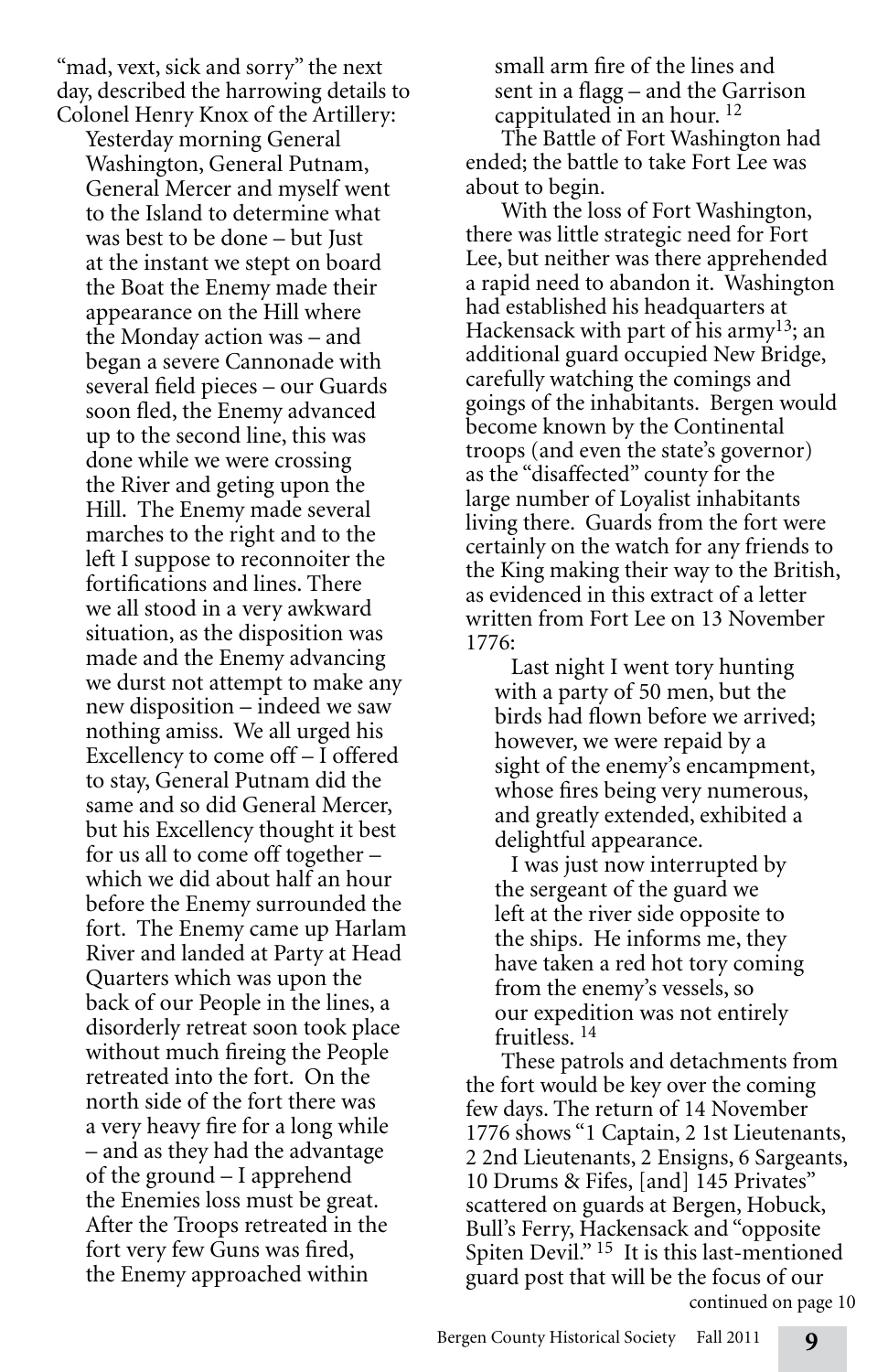attention.

Washington correctly realized the situation and announced his intentions to Congress on the 19th of November:

As Fort Lee was always considered, as only necessary in conjunction with that on the East side of the River, to preserve the communication across, & to prevent the Enemy from a free navigation, It has become of no importance by the loss of the other, or not so material as to employ a force for its defence. Being viewed in this, light and apprehending that the Stores there would be precariously situated, their removal has been determined on, to Boundbrook, above Brunswic, Prince Town, Springfield & Acquackinac Bridge, as places that will not be subject to sudden danger in case the Enemy should pass the River, & which have been thought proper, as repositories for our Stores of Provision & Forage. <sup>16</sup>

Washington had the correct plan. But having just started hauling away stores within the previous 48 hours, he was too late.

Sir William Howe, commander in chief of the British Army in America, has been criticized in history for moving too slowly during the New York Campaign. His movement on Fort Lee however has never been a part of that assessment. On the night of the 19th, soon after Washington announced his intention to evacuate Fort Lee, eleven battalions of British & Hessian troops, totaling 5,000 men in two divisions, embarked on board flat boats and slipped out north from Spuyten Duyvil Creek towards the west bank of the Hudson. The invasion was begun. But who actually would warn the garrison, and what was the scene like on that autumn morning? Using the accounts of those that were actually there on the scene, we now have a reasonably clear picture.

Years of research have tracked down 68 veterans from the war that were present at Fort Lee the day of the invasion. These veterans submitted pension applications to the United States government, typically in 1818 or 1832, depending upon their circumstances. Some accounts were mere mentions, such as Rowland Cotton of the 20th Continental Regiment, who recalled being stationed at Fort Lee "until the general Retreat of the army through the State of New Jersey to the Pennsylvania Shore…" 17 There are a handful though who provided rich details, which we will examine now.

The first thing that strikes you when reading the accounts is the confusion that must have reigned by the common, young soldiers. Jonathan Clayton, a Monmouth County soldier in Forman's Regiment of Heard's Brigade recalled "while at Fort Lee the British army landed both above & below them, & were permitted to take the Fort without much resistance." 18 Obviously, history shows there was no landing below Fort Lee, but this is an excellent example of the rumors and fears that no doubt spread that day, and in some cases believed for years afterwards. Another incorrect assumption or memory that carried on for years was that the fort knew the British were coming from their breakfast cook-fires! This tale was told by Mahlon Pitney, a Morris County soldier in Ephraim Martin's Regiment: "one morning we Saw a large Smoke Rising two or three miles up the River & our Lighthorseman Said it was the British cooking there Breakfast. Immediately there was a council of of [sic] officers held on horseback with Washington in the center and we were ordered to march without delay." Aside from the fact that the British had marched with cooked rations and didn't build giant bonfires to heat a meal, Washington never made it to Fort Lee that day. <sup>19</sup>

The best clue as to at least what type of person warned the garrison comes from Thomas Paine, who wrote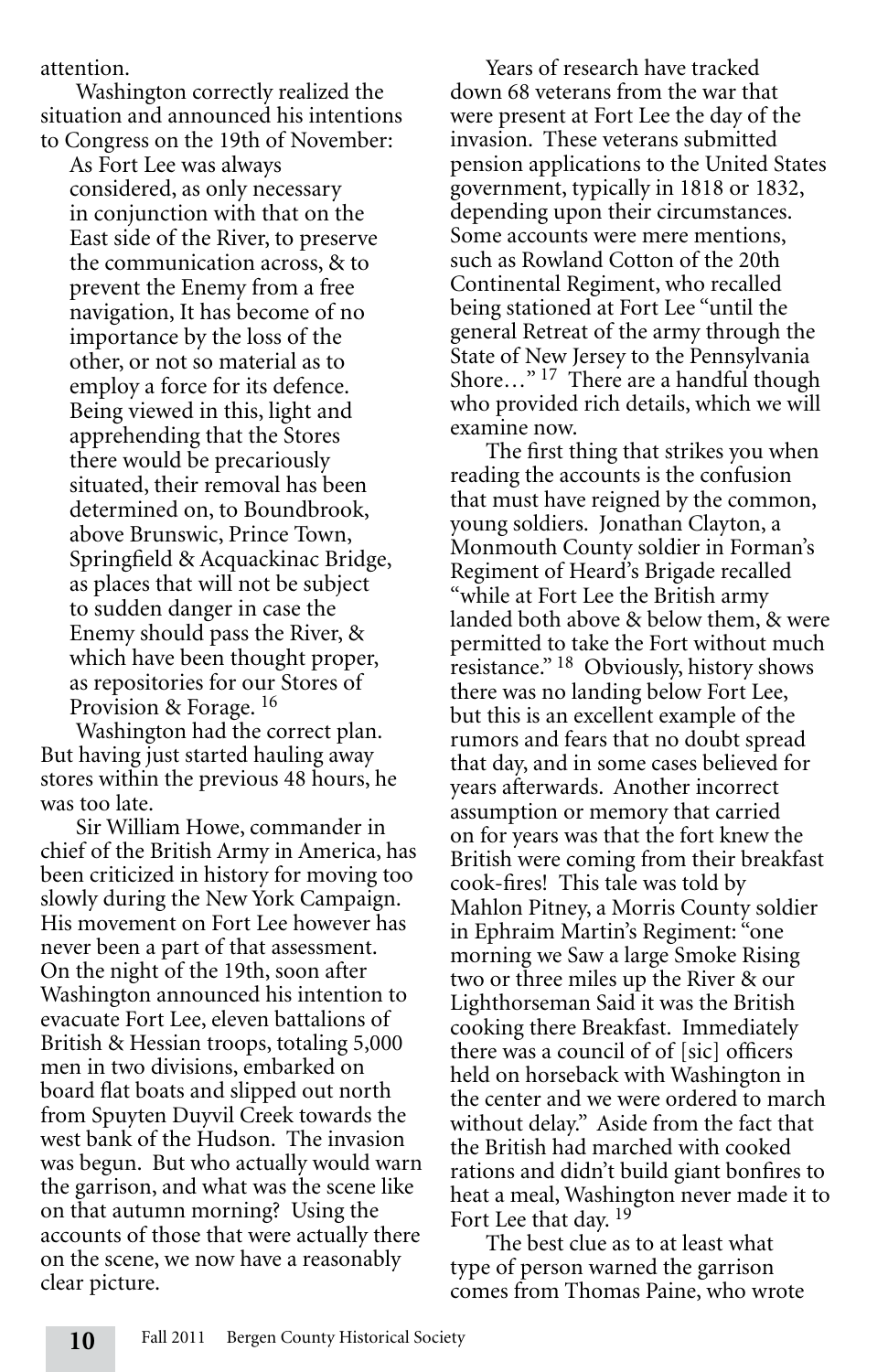in *The American Crisis* that "an officer arrived with information that the enemy with 200 boats had landed about seven miles above." If it was an officer, it was then most likely to have been one of at least seven officers detailed as being detached on guard. With the increase of the garrison after the date of that final return, there is the possibility the number of guards was correspondingly increased. Frederick F. Van Liew, a Somerset soldier in Heard's Brigade, was indeed one of the guards north of the fort and discovered the British, as he describes it:

Deponent…was made Second Sergeant, and sent out with a guard up the river about three miles. About day break deponent discovered the River full of boats of Brittish and as they landed deponent with his men fired and immediately run for Fort Lee. When we came to the Fort, Washington had left the Fort with his army, for Hackensack in New Jersey, and only about seventy men remained at the Fort of straggling appearance, drinking liquor that was left by the Sutlers. Deponent and his men filled their cantines & left the Fort and went after the army, and overtook them on the hights near Hackensack town, and remained their over night. <sup>20</sup>

If Van Liew's distance was relatively accurate, that would have put him in the northern part of present-day Englewood Cliffs. He and his guard would have seen the boats on their way north to the Lower Closter Dock. His mention of firing muskets would not have been to harm the British (the muskets would have been hopelessly out of range) but rather in the hopes that the sound would alarm the garrison. Significantly, he notes that by the time he and his guard had gotten there, the garrison was gone. The time it would have taken to get to the fort probably would have been in the range of 45-60 minutes, but no more,

working on the assumption they set off immediately upon their discovery of the British. Someone else, almost certainly on horseback, had already warned the garrison.

The two great myths and legends of who warned the garrison of Fort Lee center around a young slave girl named Polly Wyckoff, and an unidentified "countryman" from Closter. The legends still regrettably are told and written as fact, Polly Wyckoff's most recently by David Hackett Fischer's *The Crossing* and before him (and whom Fischer cited) Arthur Lefkowitz in *The Long Retreat.*  Ignoring the fact there was no one in Bergen County at the time named Polly Wyckoff, these authors also ignored Paine's observation that the garrison was warned by an officer. The "Closter Countryman" was an invention of the 20th Century and not based on any actual facts of the landing. If Thomas Paine was correct in his observation, the officer who warned Fort Lee has now most likely been found.

John Clifford was born 10 January 1749 in Bethlehem Township, Hunterdon County. At the time the war broke out, he was living in Pittstown, in Kingwood Township, and was later commissioned a lieutenant in Captain Houten's Company of Colonel Philip Johnson's battalion of Brigadier General Nathaniel Heard's Brigade of New Jersey State Troops. With his battalion he fought at the Battle of Long Island, where his colonel was killed. The corps was evacuated to New York City with the rest of Washington's Army, then north to Fort Washington before proceeding with the army to White Plains. After the battle there on 28 October 1776, in which Clifford took part, Washington, the brigade, and other corps crossed the river and headed south, some to Fort Lee, others to Hackensack. Clifford and Heard's Brigade headed to Fort Lee.

Lieutenant Clifford appears to have been one of the officers of the guard laying at an outpost north of Fort Lee.

continued on page 12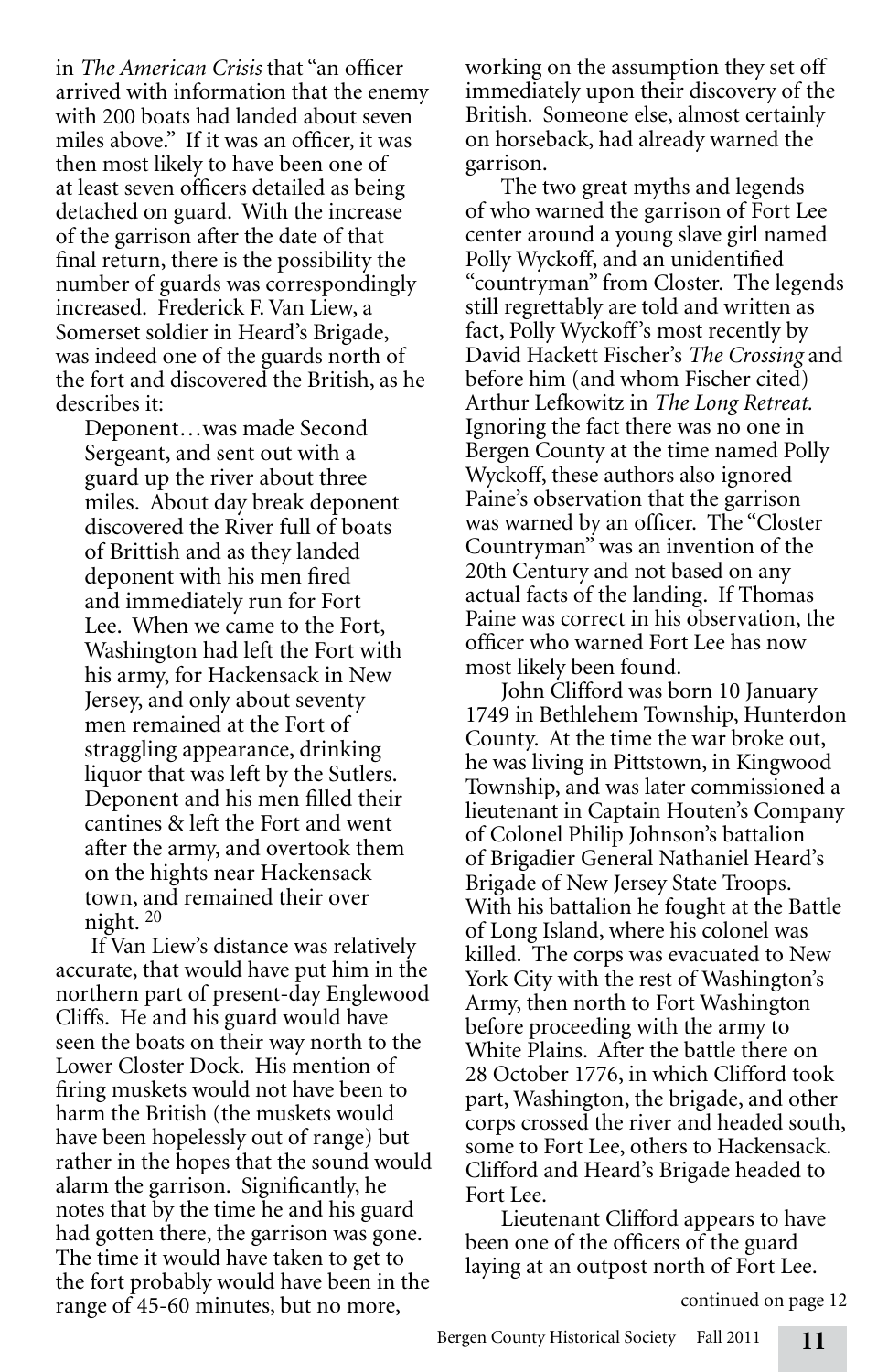Exactly where is not known. When dawn broke, Clifford must have rubbed his eyes at the sight of flat boats crossing from Philip's house, transporting 5,000 troops under Lord Cornwallis. If he was in the area where Sergeant Van Liew and his post was, he would have been located 3-4 miles south of Lower Closter Dock, close enough to peer up the river from the Palisades and view the impending danger. Clifford quietly recorded the event in his 1832 pension application: "The ennemy landed on the Same Side that we was, he was officer of the guard and by Strict watching discovered them when he pressed a Horse and gave Genl. Green information immediately, which was of very essential service to the army, we then retreated under Genl. Washington threw the State of New Jersey…" The pressing of a horse refers basically to taking by force or coercion a horse from an inhabitant's farm. This part of the story may actually be incorporated in the legends of Polly Wyckoff and the Closter Countryman. Clifford, as an officer in the state troops, would have had no uniform, and as such might easily be described by some as "a countryman." But of importance to historians… did anyone support Clifford's claim? Yes.

Jacob Anderson was a soldier under Clifford's command in 1776. On 28 August 1832, he testified before Judge Benjamin Egbert that the British "Landed in a few days on the Same side of the River we were and John Clifford was officer of the Guard and by Strict watching discovered them who immediately pressed a Horse and gave Geln. Green information, which was thought was the means of Saving the Army at that time..."<sup>21</sup>

The process of finding Clifford as the mysterious officer took years of searching through thousands of pension applications. Starting in 1818, the United States government provided for some of the veterans of the country's founding. Clifford's particular pension was administered under a law passed

7 June 1832, which provided for most veterans, regardless of their current financial situation and establishment of service. 22 One pension application led to another, which gave more names and led to another, which… There are thousands more pension applications to go through. Who knows what fascinating secrets they may hold?

In our next installment: the aftermath of Clifford's discovery. Was there an actual confrontation between the retreating army and Cornwallis's forces? Washington wrote on the 21st that the "retreat was secured." But did the armies in fact meet? Tune in next time…

Todd W. Braisted Past President BCHS March 29, 2011

- 1 *The Freeman's Journal or New-Hampshire Gazette*  (Portsmouth,) November 26, 1776, republishing a piece from a Providence newspaper of November 5, 1776.
- 2 "Return of Troops in General Green's Division, English Neighbourhood Sept. 29 1776." Record Group M246, Revolutionary War Rolls, RG 93, Reel 137, Folder 7-7, No. 59, National Archives and Records Administration. (Hereafter cited as NARA.)
- 3 Perkins' vessel was worth either  $\text{\pounds}$  40,  $\text{\pounds}$  50 or  $\text{\pounds}$  55 currency. It later sunk while transporting some of the captured stores from Fort Lee. "Evidence on the Claim of Isaac Perkins, late of Hackensack, New Jersey," Saint John, New Brunswick, 8 February 1787. Audit Office, Class 12, Volume 16, Pages 267-268, Great Britain, The National Archives.
- 4 "A Return of the Forces encamp'd on the Jersey Shore Commanded by Major Genl. Greene, Nov. 13, 1776." Record Group M246, Revolutionary War Rolls, RG 93, Reel 137, Folder 7-7, No. 61, NARA.
- 5 Pension Application of Isaac Clinkenbeard. M-804, Pension and Bounty Land Application Files, MD/VA S15380, NARA.
- 6 Pension Application of John Longstreth. M-804, Pension and Bounty Land Application Files, No. S23778, NARA.
- 7 Pension Application of George Shall. M-804, Pension and Bounty Land Application Files, No. S7493, NARA.
- 8 Pension Application of Thomas Jones. M-804, Pension and Bounty Land Application Files, No. S2655, NARA.
- "36 Pounder" refers to the weight of shot fired by a

Footnotes continued on page 17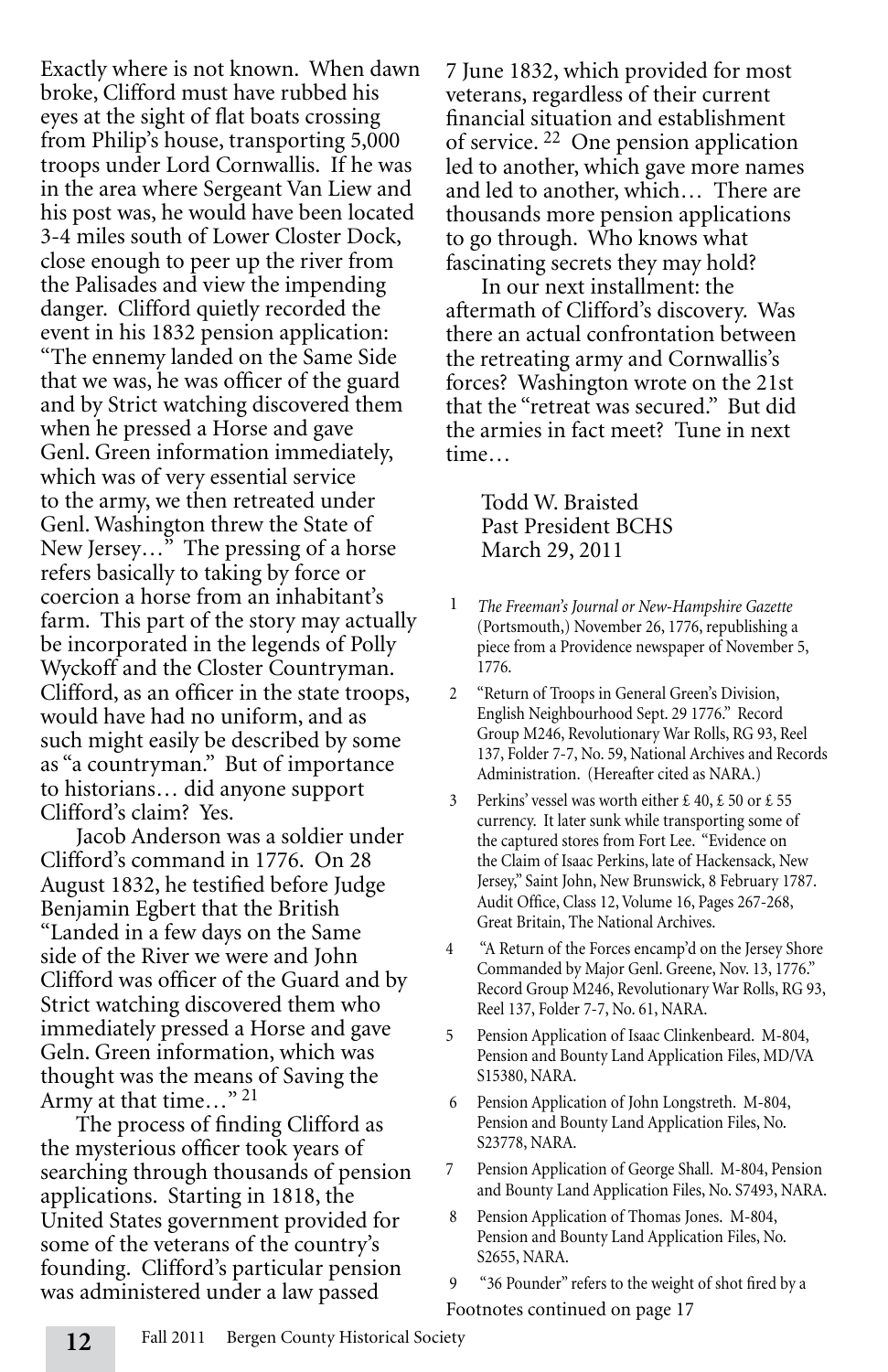# BCHS EVENTS & PROGRAMS Fall 2011

#### LECTURE PROGRAM: **The Roebling Legacy in Bergen: Building the Great Cables of the George Washington Bridge • Thursday, Sept 15 @ 7:30 pm**

The cables and choiring strings, Hart Crane salutes in "To Brooklyn Bridge," were made in Trenton, where a humble truss bridge over the Delaware still unhumbly claims TRENTON MAKES, THE WORLD TAKES. Since the main cables and suspension ropes for two other great American bridges were made by John A. Roebling's Sons, not to mention the elevator ropes used in the world's most famous skyscraper, the world also has "taken" what *Fortune*  magazine called "the vitals" of the George Washington, the Golden Gate, and the Empire State Building. Clifford W. Zink elaborately documents and illustrates it in *The Roebling Legacy* (Princeton Landmark Publications \$50). Mr. Zink, who grew up in Westwood and graduated from Bergen Catholic High School, will speak on the great cables of the GWB. Mr. Zink made a donation of his book for our library. LECTURE PROGRAM LOCATION Unless otherwise noted, all lecture programs are held at the Second Reformed Church, corner of Anderson and Union St, Hackensack on the third Thursday of the month at 7:30 pm. The public is invited to attend. Second Reformed Church, 436 Union St Hackensack.

DOCENT & INTERPRETER MEETING: **Wednesdays, Sept 21 & Oct 19 @ 7:30 pm** Meet at the Steuben House to learn the history of New Bridge Landing and how you can contribute We rely on interested volunteers to open Historic New Bridge Landing.

#### EVENT: **Baron von Steuben and his Jersey Estate at Historic New Bridge Landing. Sunday, Sept 25, 1-5 pm**

The Bergen County Historical Society will honor Major-General Friedrich Wilhelm Baron von Steuben at Historic New Bridge Landing, 1201-1209 Main Street, River Edge, NJ 07661. Re-enactors of the Third NJ Regiment (aka Jersey Blues) will demonstrate military dress and skills of the American Revolution. Displaying Jersey artifacts and furnishings, the Steuben and Demarest Houses will be open to visitors. Refreshments and a gift shop are available in the Campbell-Christie House, a restored tavern house dating back to 1774. A Jersey Dutch Out Kitchen will demonstrate culinary arts of the period. At 4 PM, historian Kevin Wright will speak in the Steuben House on Baron von Steuben and his Jersey Estate, emphasizing his significant contribution to the training and organization of the American army. Takes place at HNBL, 1201-1209 Main Street, River Edge, NJ.

#### AMERICAN REVOLUTIONARY WAR ROUNDTABLE: **Tuesday, Sept 27 & Oct 25**

Where are meetings held? The Iron Horse. Westwood, N.J. Open to the public? Yes, definitely. What time? Come between 6:00 and 6:30 PM for conversation and fellowship. Meals? Optional dinners costing \$20, including gratuity. Advance reservations? Not required. Admission charges or dues? Not required. Questions? Contact Chairman David Whieldon at 201-967-7692. Sept 27: War of Outposts: British attack on Hackensack, Paramus (Ridgewood), and Hopperstown (Ho-ho-kus) on March 23, 1780. Presented by historians Dr. Henry Bischoff, Todd Braisted, Peggy Norris, Deborah Powell, Joseph Suplicki and Kevin Wright.

#### LECTURE PROGRAM: **Hudson River Lighthouses • Thursday, Oct 20 @ 7:30 pm**

Henry Hudson explored the river that now bears his name in 1609. The arrival of the steamboat 200 years later, and the opening of the Erie Canal in 1825, made the Hudson one of America's busiest rivers. From 1826 until the middle of the 20th century, more than a dozen lighthouses guided ships past its islands and shallows. Second Reformed Church, 436 Union St, Hackensack.

#### EVENT: **Harvest Homecoming • Saturday, Oct 22 @ 6:30–9:30 pm**

This All Hallow's Eve event will feature a photographic exhibit entitled, "A Restless Heritage," to highlight Bergen County cemeteries and old burial grounds, which bear silent witness to those who made our history. Speakers will discuss preservation efforts surrounding endangered family-farm burying yards. Donation, Adults \$7, Ch \$5, BCHS members free. Takes place at HNBL.

We'll be sending out a postcard for Nov & Dec.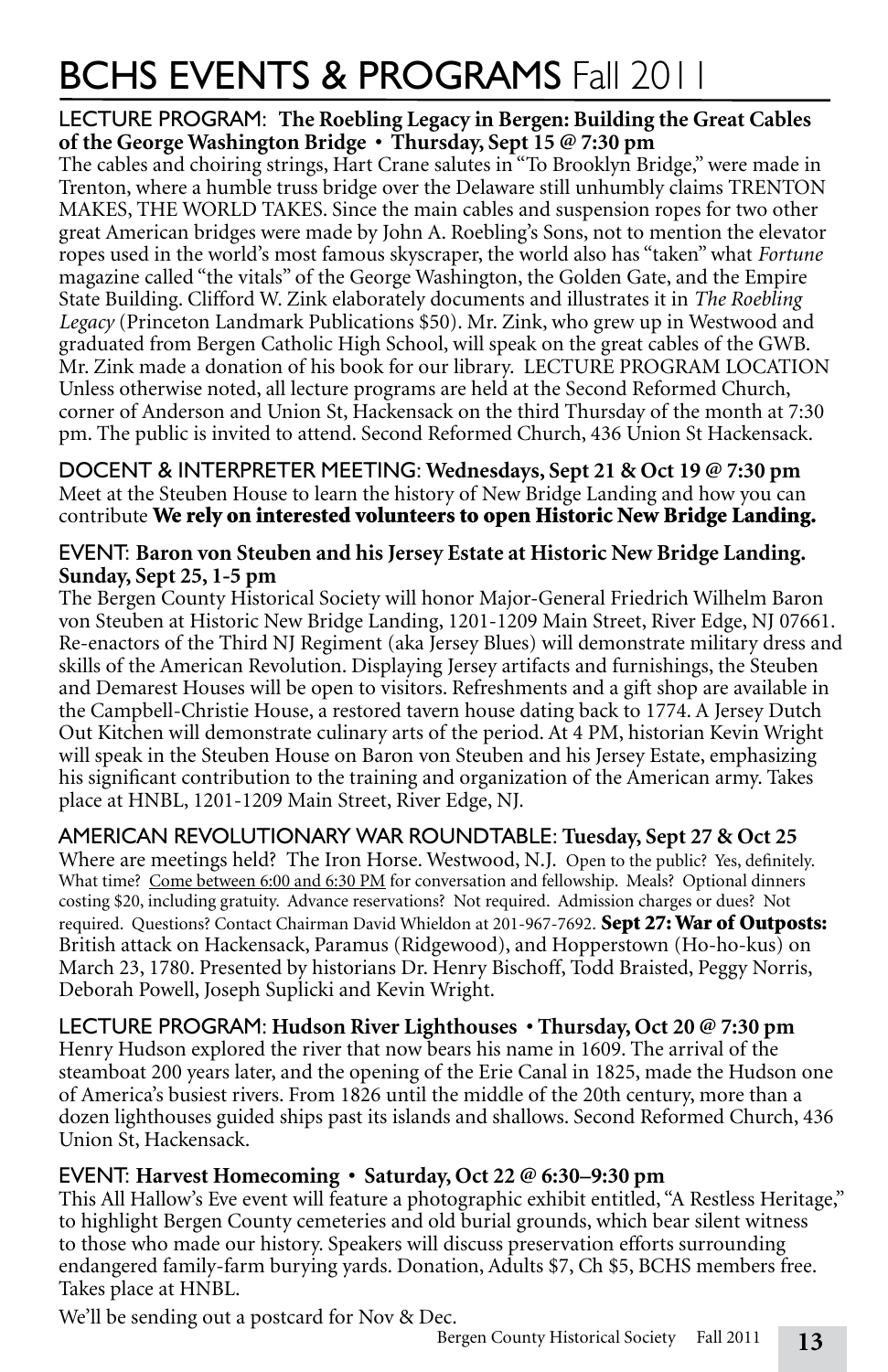# **Coytesville** *by BCHS Past President Kevin Wright*



There is something almost cinematically scripted about the story of Coytesville. Shoemakers Joseph Coyte, Jr., and younger brother, Benjamin, immigrated from Devonshire, England, to

Brooklyn in March 1836. They married sisters whom they met aboard ship: Joseph, Jr., marrying Ellen Hall and Benjamin marrying her sister, Caroline. Joseph Coyte, Senior, a 48-year-old widower and shoemaker, arrived eight months later with his youngest offspring. Father and sons purchased a desolate strip of land atop the Palisades near the village of Fort Lee in 1841.

At that time, there were only limitless views of sublime grandeur to recommend the spot. From this craggy perch, an eagle's eye can scan the sleepless canyons of Manhattan. Westward, Overpeck Creek glided like a silver snake through bulrush meadows. Despite proximity to the burgeoning metropolis, an oakand-chestnut forest, interspersed with hemlock, cloaked the Palisades Ridge, north of the ruins of the Revolutionary War earthworks. Into this wilderness stepped a band of urban footwear manufacturers—they came not only to gather tanbark from the rocky heights, but also skins and hides from valley farms, ferrying finished leather to their shoe shop across the Hudson River. When Joseph Coyte, Senior, died in 1847, he was buried at the True Reformed Church on Grand Avenue and Prospect Street in Leonia.

#### **Village founder**

Four years later, his son and namesake, Joseph Coyte, Jr., joined John Henry Williams and other English immigrants, nearly all shoemakers, in clearing land and laying out the Village of Coytesville. They opened a cooperative store, which they took turns running. Joseph Coyte filed a village map with the Bergen County Clerk on July 30, 1851, showing the ground between Englewood Cliffs and Myrtle Avenue divided into building lots, 25-feet in width, on a simple rectangular street grid. Between 1854 and 1859, while the Northern Valley Railroad was under construction, Coyte purchased additional land adjacent to his original hilltop plat. He established his own residence, a grocery store and post office on what is now Westview Place, northwest of Hammett Avenue, where his uninterrupted view reached purple hills on the western horizon. He also kept a summer boarding house, known as the Woodland Hotel, distant only a mile and a half from Fort Lee Landing. In 1867, Joseph and Ellen Coyte sold a lot on the northwest side of First Street to Christian Rambo, who also opened a hotel. After a while, the original founders grew tired of being storekeepers and John H. Williams bought out the business, but even he ultimately returned to shoemaking. Jonathan S. Stiger took over management of Coyte's hotel, situated between Linwood Avenue and Short Street, south of Maple Street, which was renamed the Linwood House.

The nearest station on the Northern Valley Railroad was inconveniently situated at the bottom of the steep western slope. To give impetus to the fledgling settlement, Joseph Coyte joined other speculators in 1864 in forming the Palisades Railway Company. With dreams of selling town lots on the rocky summit for fabulous prices, backers proposed laying track along the summit of the Palisades from Weehawken to Alpine. On March 15, 1889, however, the *Bergen County Democrat* noted that cancellation of the improbable project "consecrates to wilderness for sometime longer about the only really wild spot that is left in the neighborhood of New York. This strip of land on top of the Palisades from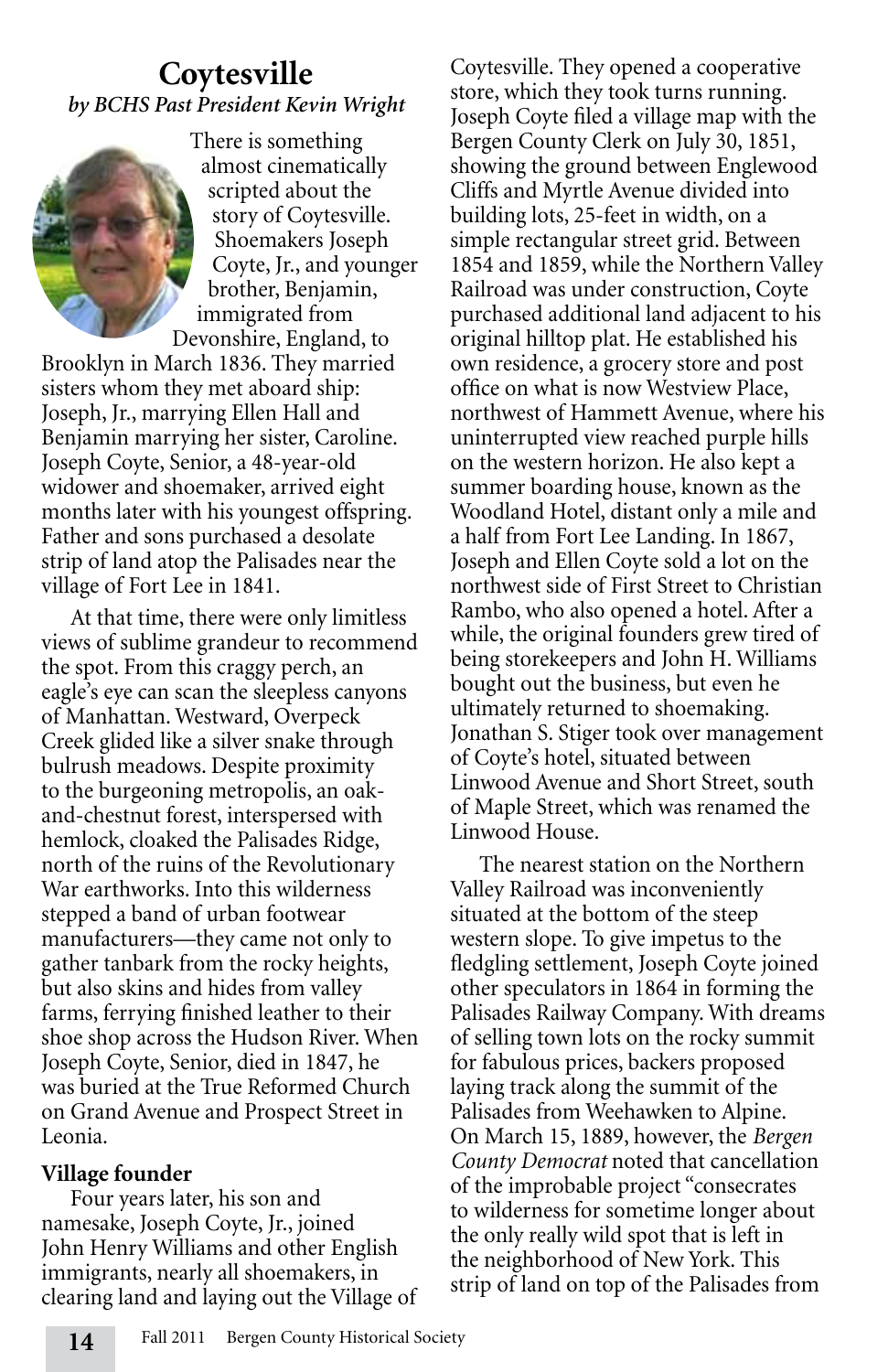about opposite 100th Street, to and for many miles beyond Fort Lee, is more desolate and unimproved than many places hundreds of miles from any city, although almost every front foot of it commands a view of New York City and vicinity that is one of the finest sights in the country. Lack of means of transit has not only kept the section from developing, but has actually caused its abandonment to a certain extent, so that now there are to be found in the depth of woods at the ends of

roads overgrown with young trees ruins of what were once fine mansions." Some, however, did find gold in the trap rock of the Palisades, blasting away at this scenic natural wonder for Belgian blocks to pave city streets. By 1889, quarries employed between 150 and 250 stonecutters in removing sixteen to twenty thousand paving blocks daily from the cliff face.

Joseph Coyte was buried at Woodland Cemetery in Englewood Cliffs on September 4, 1889, under a granite obelisk identifying him as "Founder of Coytesville, N.J." Finally, on May 6, 1895, the North Hudson County Railway extended their electric double trolley line from Fort Lee to Coytesville. The Hackensack Gas & Electric Company first supplied the village with electricity in 1899.

#### **Boroughitis**

On January 14, 1899, the Fort Lee Taxpayers' Association, headed by piano manufacturer John C. Abbott, protested against boundaries proposed for the new borough of Palisades Park. Facing opposition from citizens of Coytesville,



where some preferred annexation to Englewood Cliffs, residents of Fort Lee decided upon boundaries conforming to "the present school district," thereby excluding Coytesville and Taylorsville. In response, Coytesville residents met at Rambo's Hall on December 3, 1903, to protest formation of a borough excluding them. With the temperature dipping near zero, they again rallied at their Engine

House on December 15, 1903, to raise funds to defray the cost of borough formation. Chairman Fremont C. Lyons recalled how when Englewood grabbed part of Coytesville, he alone went to Trenton to resist. Coytesville joined in the formation of the Borough of Fort Lee in March 1904. In the end, the only savings proved to be the cost of salaries paid to former Township Committeemen, since Councilmen were not permitted by law to draw a salary.

French chef John Richards opened a popular lunchroom on the cliff's edge, off Hudson Terrace, in 1909, called *Villa Richard.* Later known as Ben Marden's *Riviera,* it was destroyed by fire in November 1936. Other Coytesville landmarks from the early twentieth century included the Park Hotel on Myrtle Avenue, W. Cook & Son's Book Bindery on 8th Street, the First Reformed Church on 4th Street, St. Steven's Episcopal Church on 5th Street, Holy Trinity Church at Lemoine and Myrtle Avenues, and the Casino with its bowling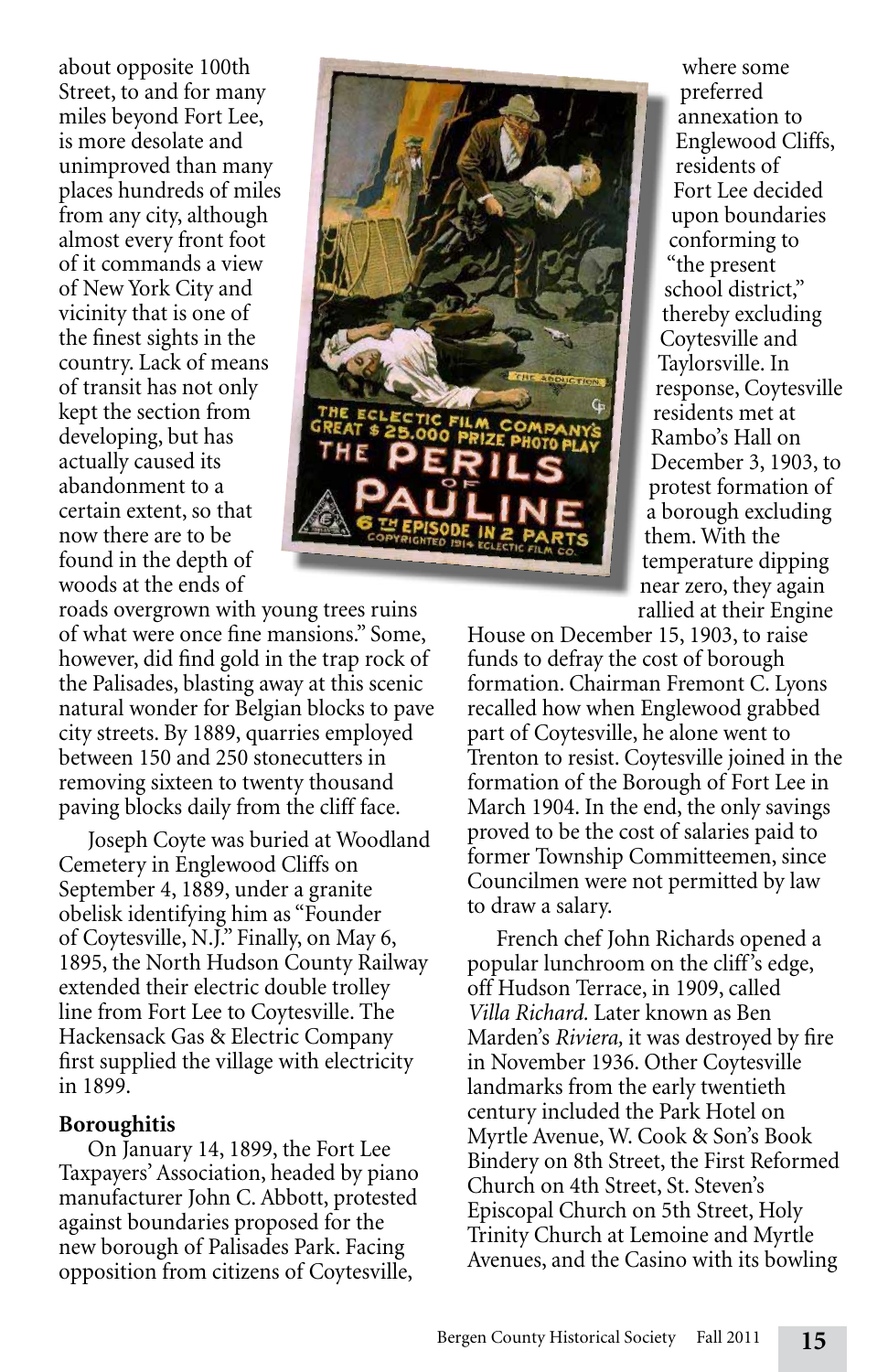alley and dance hall on Washington Avenue, between 2nd and 3rd Streets.

#### **Picture Town**

Capitalizing on rugged scenery and quaint streetscapes—all within easy ferriage of New York City— pioneers of the early motion-picture industry flocked to Coytesville. On December 30, 1912, the *Evening Post* described Coytesville as "one of the centers of the picturemaking industry," noting, "in the streets of this little town on the Palisades of the Hudson, such stirring events as battles, sieges, murders, highway robberies, and the like, are regarded by the blasé inhabitants as the paltriest of every-day events … Almost everything that has ever happened, no matter in what time or clime, has happened (cinematographically speaking) at Coytesville…Often a house catches fire in one of the streets of Coytesville, but no one gets very alarmed, and no particular excitement is caused when some youth dashes through the doorway and rescues a distressed damsel from the devouring flames."

Placing a few palm trees around a particular house with an attractive stucco front was all that was needed to create a Mexican atmosphere. Writing for Woman's Magazine in 1928, Gene Gauntier recalled how Rambo's Hotel "served as a New England tavern, for many a western saloon, for Civil War recruiting stations, and dozens of other sets." Starting in 1907, the Kalem Company paid a dollar for a dressing room, fifty cents for a hot dinner and nothing at all for use of exteriors and props. Director D. W. Griffith soon appeared on the scene, escalating costs by paying \$25 for the use of a house exterior and \$2 for each room. Griffith filmed *The Call of the Wild* and *The Taming of the Shrew i*n Coytesville in 1908.

In 1915, Florence Lawrence, an actress for the American Mutoscope and Biograph Company, spoke of her starring role in "The Girl and the Outlaw," also filmed in Coytesville, "a town which was the scene of most all the sensational western dramas until about three years ago, and this in spite of the fact that it was almost impossible to make a scene that even remotely resembled the West." She complained, "There was always a telephone pole around close enough to come within range of the camera, which was never discovered until after the scene had been photographed." Embarrassingly, the finished print of this particular Western showed "some perfectly lovely and well pruned maple trees on the slopes of the towering mountain."

Actors and film crews daily crossed the Hudson River by ferry. While most actors and actresses made \$5 per day, true stars of the silver screen were paid \$300 a week. The Champion Film Company (predecessor to Universal Studios) built the Buffalo Moving Picture Factory in 1909 on Fifth Street in Englewood Cliffs—it survives as the oldest movie studio in the United States. Samuel Goldwyn, William Fox and Carl Laemmle also established studios in Coytesville or Fort Lee. According to Florence Lawrence, film manufacturers eventually traded Coytesville for the "continuous sunshine and an infinite variety of background" available in southern California.

In 1915, Fort Lee, including Coytesville, was home to 5,288 inhabitants, residing in 1,002 dwellings. Italians (533) comprised the largest ethnic group, followed by Germans (377), English (127) and Irish (118). Coytesville residents included young men and women employed in motion-picture factories as well as unknown actors, actresses and bit-players. George Overbury "Pop" Hart (1868-1933), Van Dearing Perrine (1869- 1955), Robert MacKay and landscapist Samuel A. Weiss formed an artists' colony in the scenic hilltop village. American cartoonist George Price (1901-1995) was born there. With 500 viewers watching in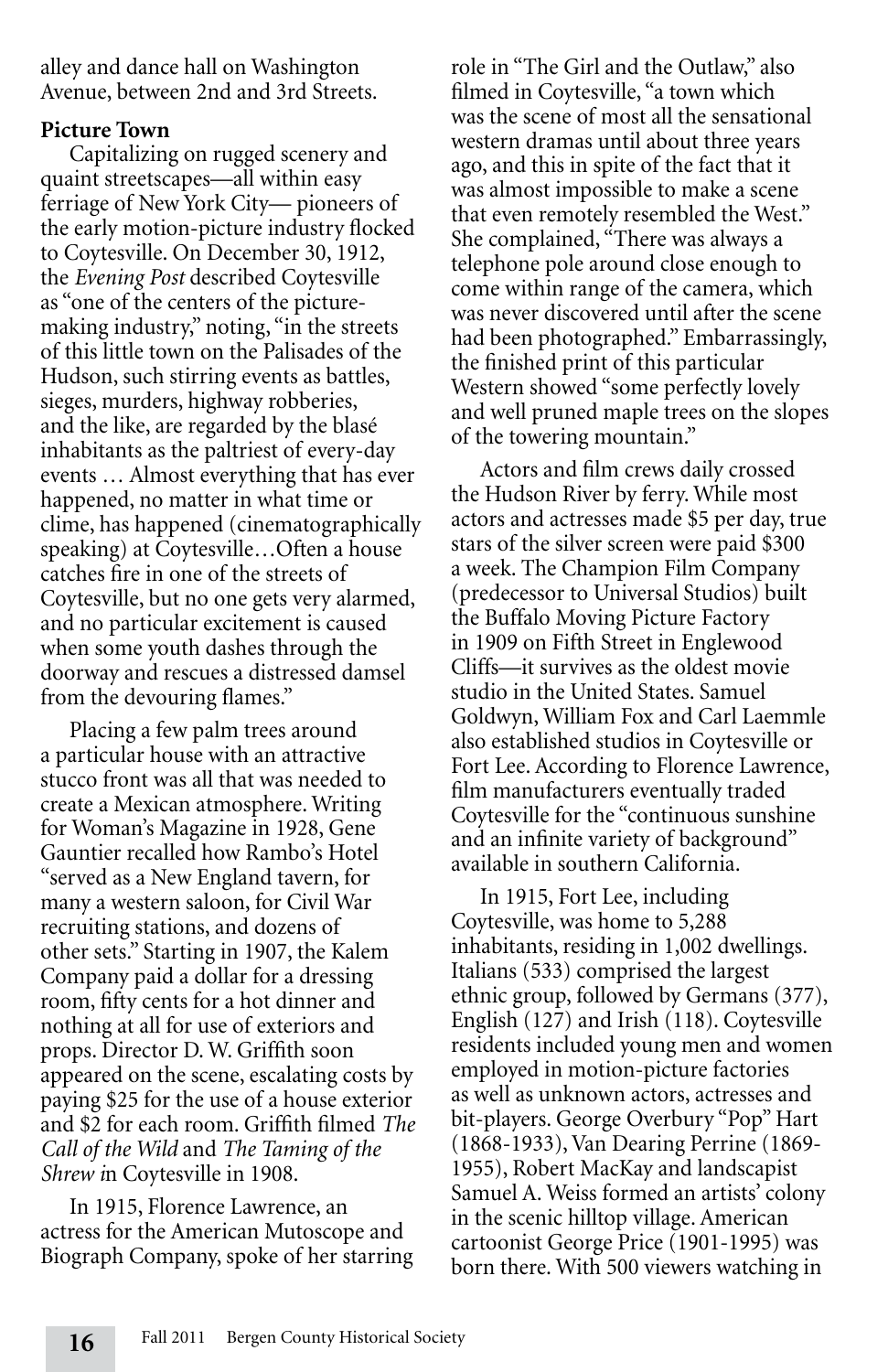Philosophy Hall at New York University on August 13, 1928, radio station WRNY, broadcasting from Coytesville, became the first standard station in America to transmit a television image.

Work on the George Washington Bridge, including three major arterial highways,

commenced in 1927. By the time it opened in October 1931, whole neighborhoods and old routes of travel vanished. With the onset of

**Kevin has a blog on Riverdell Patch. BCHS member Phyllis Dunsay is noted as saying "Thank you for this interesting article. I learn something new everyday".**

http://riverdell.patch.com/

the Great Depression, Fort Lee faced extensive foreclosures on over a million dollars in real estate investments and improvements, forcing the borough to refinance delinquent bonds and to dispose of property to developers. Coytesville lost about five-sixths of its public square when the Palisades Interstate Parkway was constructed in 1954 between Hudson Terrace and the Palisades cliff. Previously, the park boasted sidewalks leading to an outlook point along the cliff and was furnished with a cannon, a flagpole and benches.

As early as 1876, observers found Fort Lee "uniquely interesting; for its quaint and varied architecture, its mixed native and foreign population with their busy enterprise, its original literary and professional characters, its romantic and picturesque surroundings, its important situation on the Hudson, and its Revolutionary history." The same can be said today of this "uniquely interesting" spot as new waves of immigration reshape the character and appearance of the shoemakers' cooperative village atop the cliffs, remaking *Picture Town* in their own image and likeness.  $\mathbf{\hat{\cdot}}$ 

Perils of Pauline Poster found on eBay.

Saving an Army, continued from page 18

particular gun. This would be a very large artillery piece. The area described by Parkison is where Fort Lee Historic Park now stands. Pension Application of Daniel Parkison. M-804, Pension and Bounty Land Application Files, No. S18542, NARA.

- 10 Pension Application of George Owrey. M-804, Pension and Bounty Land Application Files, No. S17613, NARA.
- 11 Pension Application of Benjamin Romaine. Collection M-804, Pension and Bounty Land Application Files, No. W18839, NARA.
- 12 Greene to Knox, Fort Lee, 17 November 1776. No. GLC02437.00488, The Gilder Lehrman Collection at the New-York Historical Society.
- 13 Exactly how many men were at Hackensack is not known. In all likelihood it was not considerable. In a letter from Washington to Congress on 19 November, he noted that the troops at Fort Lee would soon have their enlistments expire, leaving him with Haslet's Delaware Regiment, Hand's 1st Continental Regiment, some remnants of Smallwood's Marylanders, and some corps arriving from Virginia. The first three were probably those with him at Hackensack. *Papers of the Continental Congress,* M247, Reel 167, i152, Volume 3, Pages 265-268, NARA.
- 14 *The Pennsylvania Journal and Weekly Advertiser*  (Philadelphia), November 20, 1776.
- 15 "Return of Detachments and Out Guards furnish'd from Fort Lee Novr. 14 1776." Record Group M246, Revolutionary War Rolls, RG 93, Reel 137, Folder 7-7, No. 62, NARA.
- 16 Washington to Congress, Hackensack, 19 November 1776. *Papers of the Continental Congress,* M247, Reel 167, i152, Volume 3, Pages 265-268, NARA.
- 17 Pension Application of Rowland Cotton. M-804, Pension and Bounty Land Application Files, No. S11170, NARA.
- 18 Pension Application of Jonathan Clayton. M-804, Pension and Bounty Land Application Files, No. S16717, NARA.
- 19 Pension Application of Mahlon Pitney. M-804, Pension and Bounty Land Application Files, No. S1080, NARA.
- 20 Pension Application of Frederick F. Van Liew. M-804, Pension and Bounty Land Application Files, No. S23035, NARA.
- 21 Pension Application of John Clifford. M-804, Pension and Bounty Land Application Files, No. S970, NARA.
- 22 The 1818 law was only open to destitute veterans who had served in the Continental Army.  $\clubsuit$

Todd Braisted's Loyalist Studies Website: www.royalprovincial.com New Book: Loyalist Corps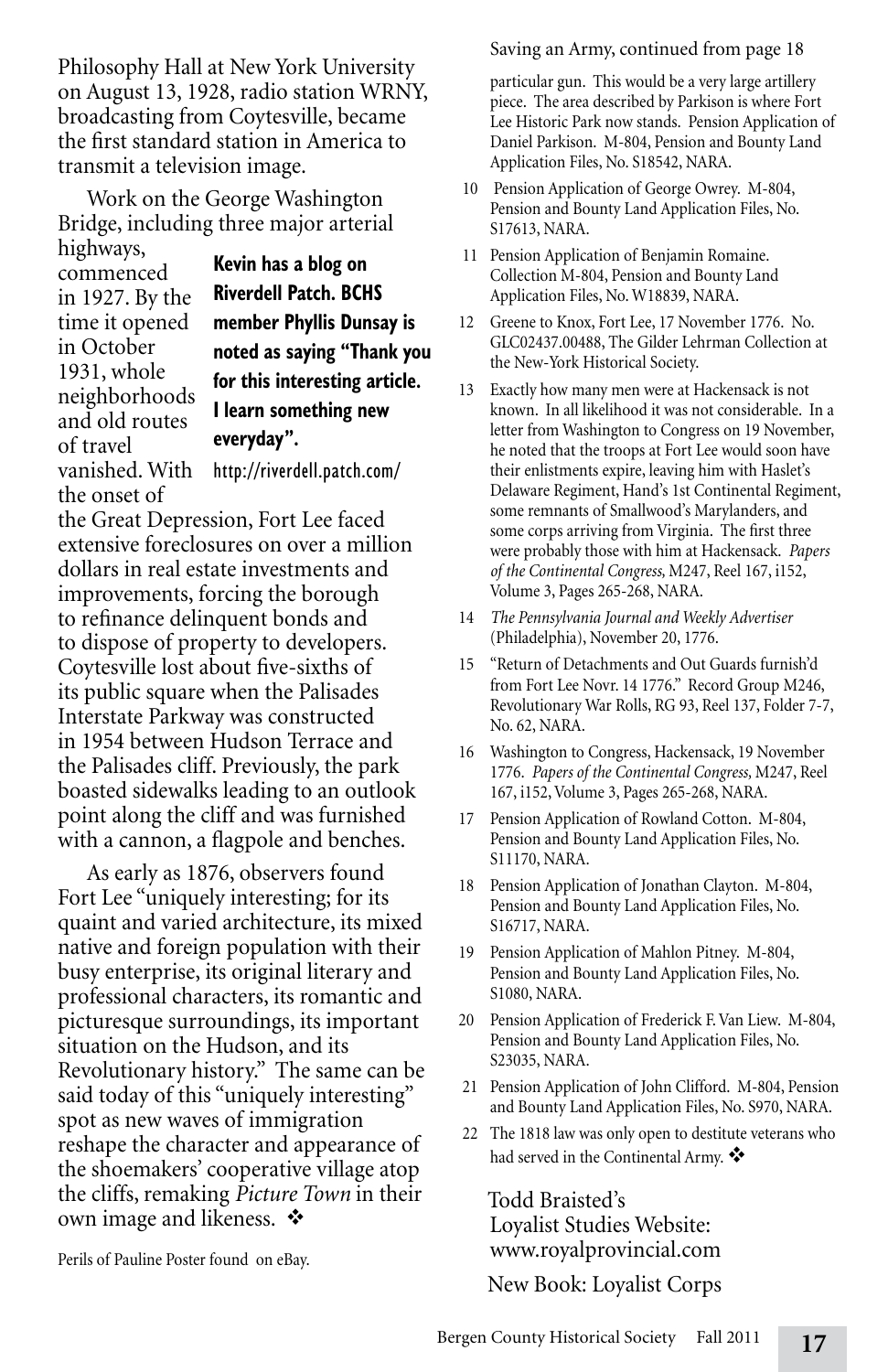# **Delford Lady Gardners**

Beth Colombini and Cathy Davis, are co-founders of Delford Lady Gardeners. This year they took on doing the tavern garden by the Campbell-Christie House. You should see the size of the corn! Beth and Cathy also grew hops, squash,

sunflowers, lavendar, hyssop, camomile, fox glove and bergomot. If you would like to make a contribution, they have a Donation Watering Can at Delford Flowers & Gifts, 856 Kinderkamack Rd, River Edge. They also do the "Shelter



Our Sisters Memorial Garden" at Van Saun Park. Join them on facebook or email: DLG07649@yahoo.com. ❖

# **Lafayette Button Donation**

Button Collector Ann Wilson donated two Lafayette Presentation Buttons along with related books at an event last spring where we featured items from the BCHS collection related to Lafayette. Ann exhibited her own button collection commemorating Lafayette's return visit in 1824-25. Stuart Schneider exhibited his collection of ribbons. He, Ann and Kevin Wright gave talks on Lafayette.

Ann Wilson also is active with the Mount Tabor Historical Society. They have their annual house tour Sept 24, 2011, which is well worth seeing.  $\cdot$ 

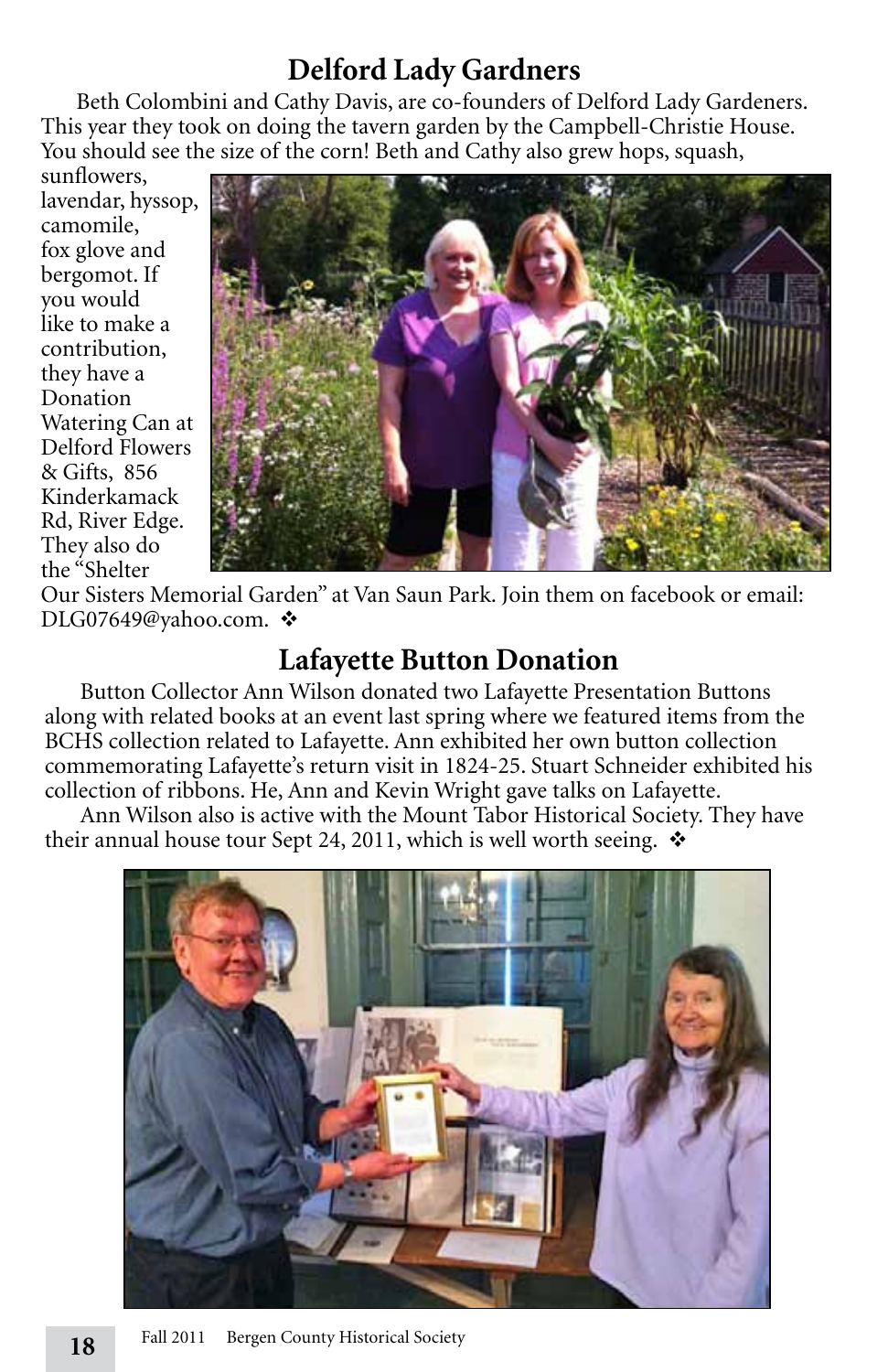#### President's letter continued from page 1

library in space generously donated by a most considerate corporate benefactor. Thanks to Peg Norris, Steve Weigl, Joe Suplicki and Bill Farrelly, and especially to Deborah Powell for making arrangements—the new space is clean and ready to receive our collections, once a certificate of occupancy is granted. We may also have to relocate our stored collections there later this fall. Since we cannot remain peripatetic forever, our highest priority is to build a safe museum for our significant artifact, library and document collections. Let me again invite you to help in raising \$350,000 to accomplish this most worthy task. Just ask yourself—How valuable are the lessons of history?

Our fall and winter schedule of lectures and events promises to be interesting and enjoyable. If you are interested in helping us open Historic New Bridge Landing to the public, then join our School of Historical Interpretation at the Steuben House at 7:30 PM on the third Wednesday of each month. We always need volunteers to help at the tavern, the Out Kitchen, the Gift Shop, the Library, and as Living History presenters or docents. Again, we value your membership and look forward to seeing you soon.  $\mathbf{\hat{v}}$ Mike Trepicchio, BCHS President

## **The Kiosk, the QR Code and the App Visitor Experience at HNBL**

Introducing the new handy Historic New Bridge Landing Walking Tour Mobile App—a website designed for use on any smart phone.



The tour begins with a HNBL Map image (numbered) with corresponding numbered link list: *Prehistory, Steuben Hs, New Bridge, New Bridge Landing, Tidemill, Demarest Hs Museum, Campbell-Christie Hs, Barn, Brett Park, Out Kitchen, The Meadow, Museum & Library and I Spy Hunt for Kids.* 

I've included a short history, photos & images of each important site feature at HNBL. You can drill down to additional history links at the bottom of each page.

For example; "The Steuben Hs in the Rev War" or "Did Steuben really live here?"



Is this the first NJ historic site mobile app walking tour? I couldn't find any other in NJ except Morristown's town app.

The code I used advertised it had "enabled assistive technologies." If anyone

has ability to test on such software please advise on how well it works.

I can update as needed, no printing costs. It is estimated by one tech watcher that 70% of US will have a "smart phone" by 2014. I had so much fun creating this app.



A QR code (a

short-cut web link for mobile phones via bar code) is now on HNBL site kiosks and BCHS website.

We still have a PDF visitors can view or print on website.  $\mathbf{\hat{P}}$  Deborah Powell

Mobile App Link: www.bergencountyhistory.org/mobile/hnbl\_tour.html